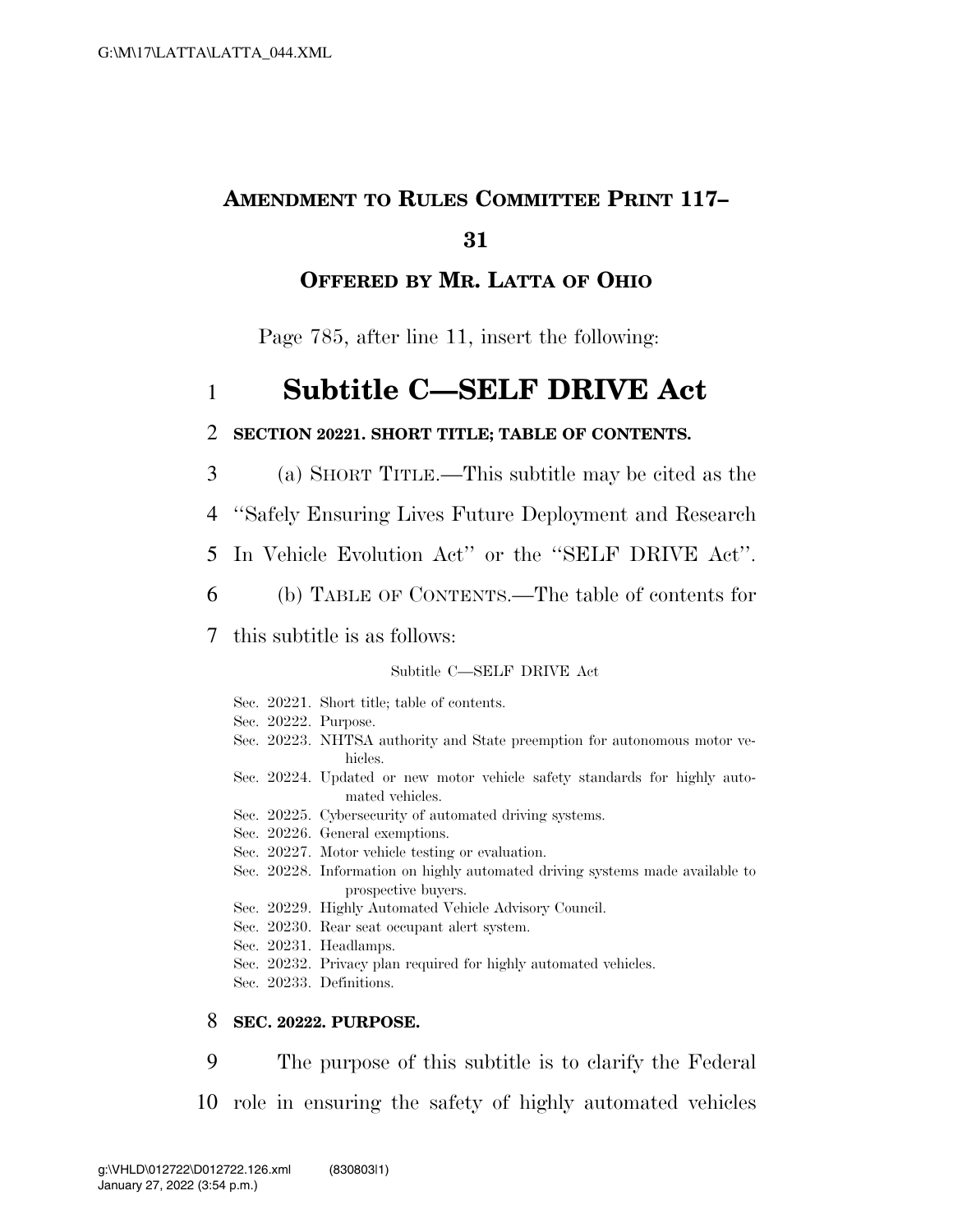as it relates to design, construction, and performance, by encouraging the testing and deployment of such vehicles. **SEC. 20223. NHTSA AUTHORITY AND STATE PREEMPTION FOR AUTONOMOUS MOTOR VEHICLES.**  Section 30103 of title 49, United States Code, is amended—

 (1) by amending subsection (b) to read as fol-lows:

9 "(b) PREEMPTION.—

 $(1)$  HIGHLY AUTOMATED VEHICLES. No State or political subdivision of a State may main- tain, enforce, prescribe, or continue in effect any law or regulation regarding the design, construction, or performance of highly automated vehicles, auto- mated driving systems, or components of automated driving systems unless such law or regulation is identical to a standard prescribed under this chap-ter.

19 ''(2) MOTOR VEHICLE STANDARD.—When a motor vehicle safety standard is in effect under this chapter, a State or political subdivision of a State may prescribe or continue in effect a standard appli- cable to the same aspect of performance of a motor vehicle or motor vehicle equipment only if the stand-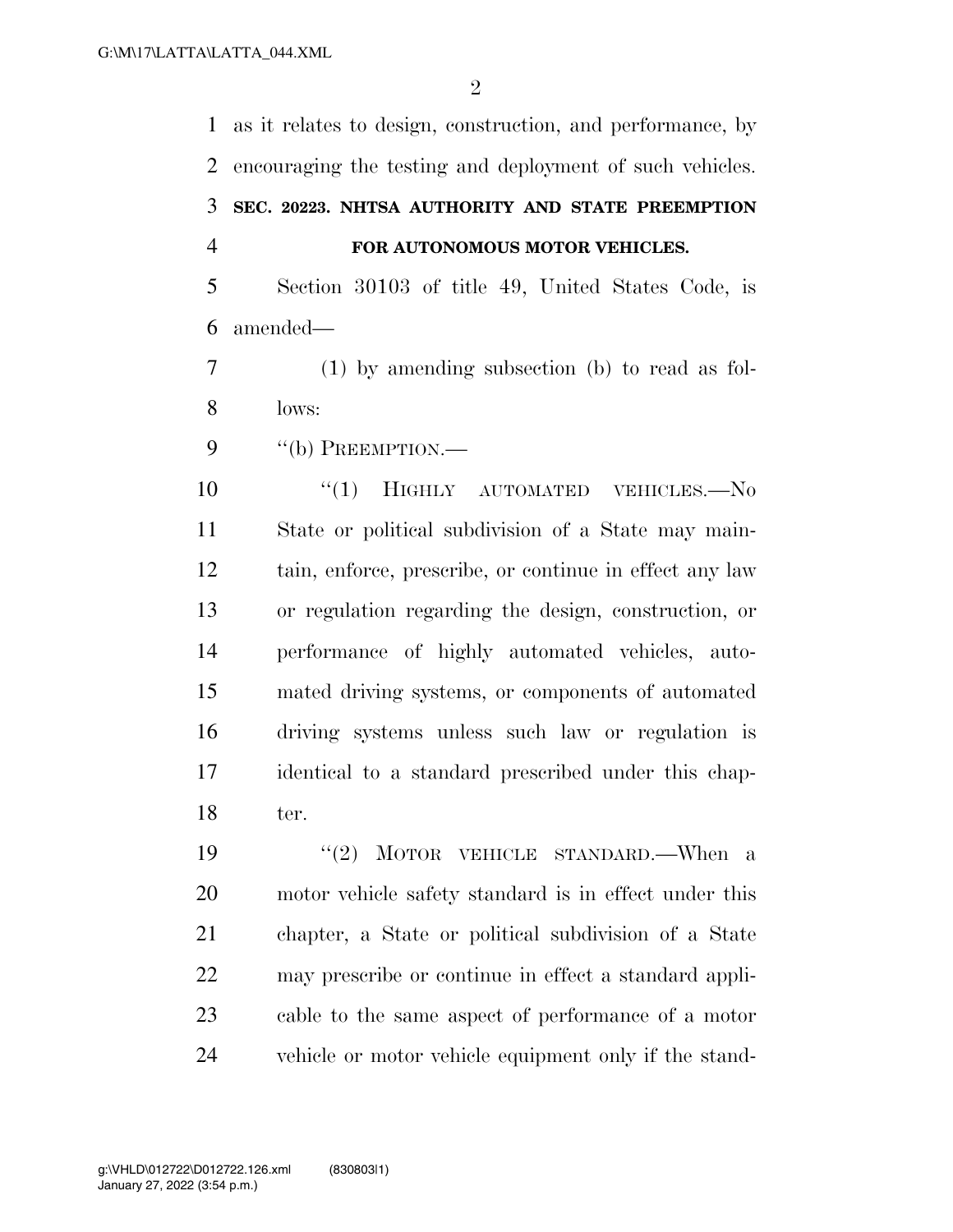ard is identical to the standard prescribed under this chapter.

''(3) RULES OF CONSTRUCTION.—

4 "(A) In GENERAL.—Nothing in this sub- section may be construed to prohibit a State or a political subdivision of a State from maintain- ing, enforcing, prescribing, or continuing in ef- fect any law or regulation regarding registra- tion, licensing, driving education and training, insurance, law enforcement, crash investiga- tions, safety and emissions inspections, conges- tion management of vehicles on the street with- in a State or political subdivision of a State, or traffic unless the law or regulation is an unrea- sonable restriction on the design, construction, or performance of highly automated vehicles, automated driving systems, or components of automated driving systems.

19 "(B) MOTOR VEHICLE DEALERS.—Nothing in this subsection may be construed to prohibit a State or political subdivision of a State from maintaining, enforcing, prescribing, or con- tinuing in effect any law or regulation regard- ing the sale, distribution, repair, or service of highly automated vehicles, automated driving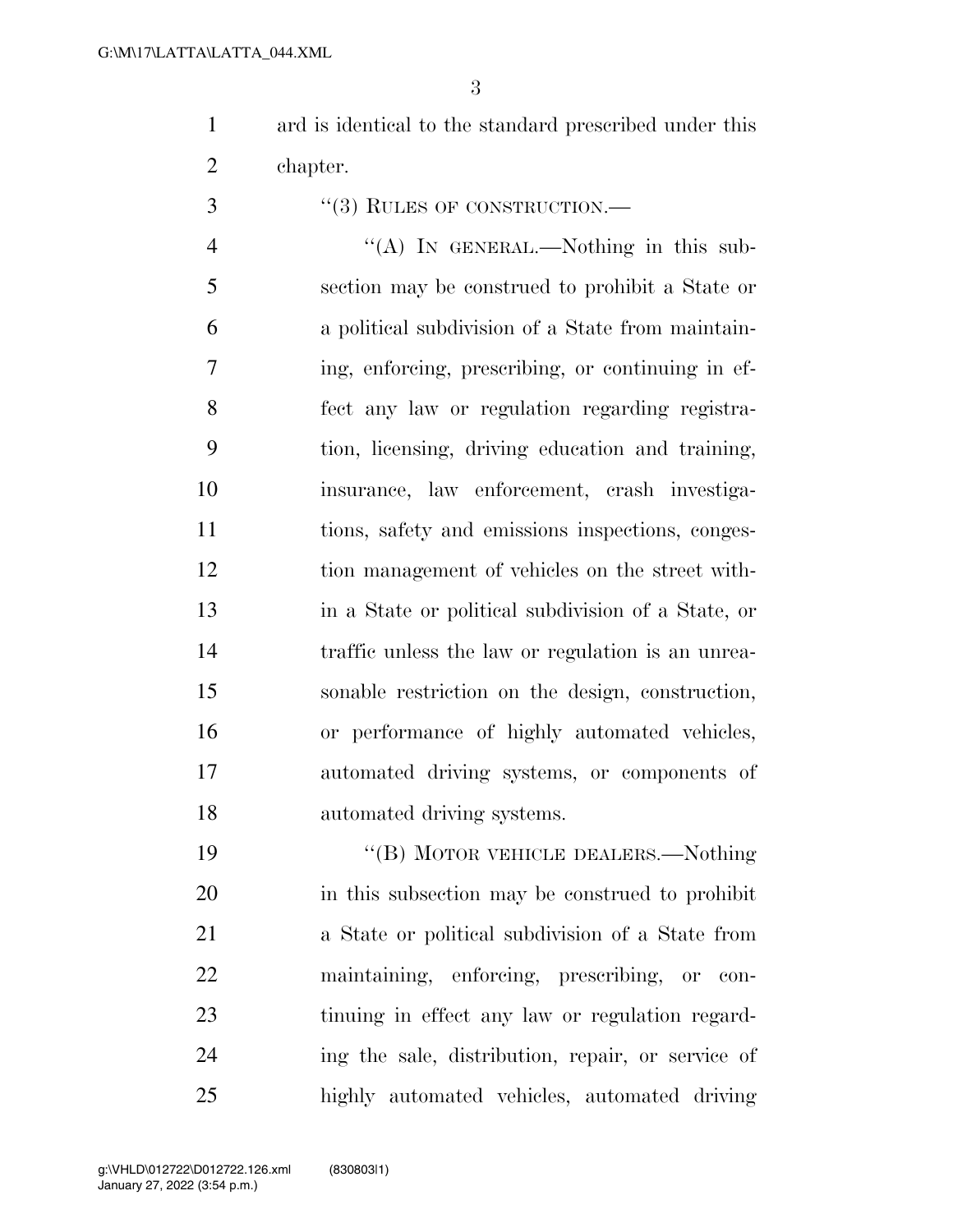systems, or components of automated driving systems by a dealer, manufacturer, or dis-tributor.

 $"({\rm C})$  CONFORMITY WITH FEDERAL LAW.— Nothing in this subsection shall be construed to preempt, restrict, or limit a State or political subdivision of a State from acting in accordance with any other Federal law.

9 "(4) HIGHER PERFORMANCE REQUIREMENT. However, the United States Government, a State, or a political subdivision of a State may prescribe a standard for a motor vehicle, motor vehicle equip- ment, highly automated vehicle, or automated driv- ing system obtained for its own use that imposes a higher performance requirement than that required by the otherwise applicable standard under this chapter.

18 "(5) STATE ENFORCEMENT.—A State may en- force a standard that is identical to a standard pre-scribed under this chapter.'';

 (2) by amending subsection (e) to read as fol- $22 \text{ lows}$ 

23 " (e) COMMON LAW LIABILITY.—

24 "(1) In GENERAL.—Compliance with a motor vehicle safety standard prescribed under this chapter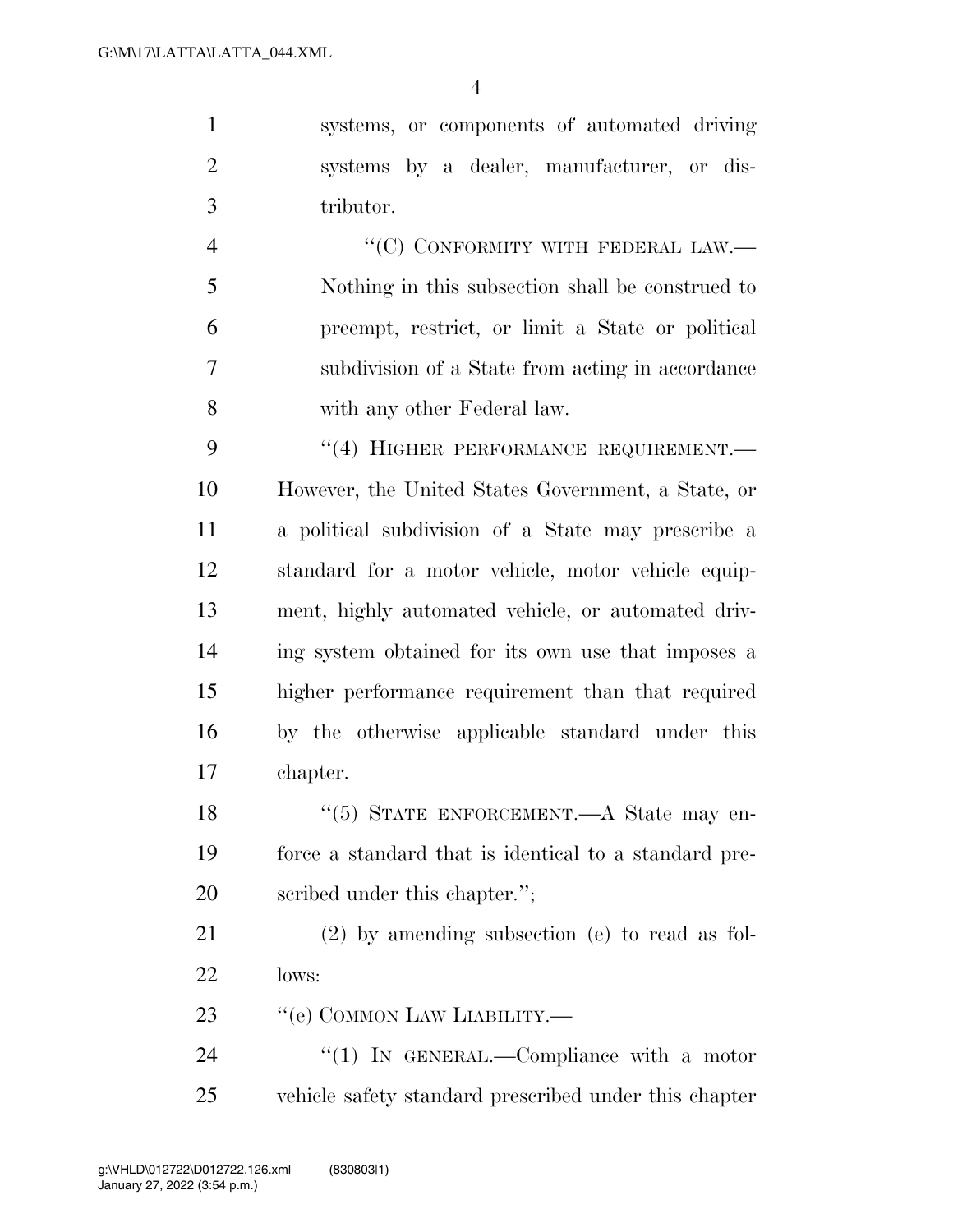does not exempt a person from liability at common law. ''(2) RULE OF CONSTRUCTION.—Nothing in this section shall be construed to preempt common law claims.'' and (3) by adding at the end the following:

 ''(f) LICENSING.—A State may not issue a motor ve- hicle operator's license for the operation or use of a dedi- cated highly automated vehicle in a manner that discrimi- nates on the basis of disability (as defined in section 3 of the Americans with Disabilities Act of 1990 (42 U.S.C.  $12102$ )).".

# **SEC. 20224. UPDATED OR NEW MOTOR VEHICLE SAFETY STANDARDS FOR HIGHLY AUTOMATED VEHI-CLES.**

 (a) IN GENERAL.—Chapter 301 of subtitle VI of title 49, United States Code, is amended by inserting after sec-tion 30128 the following new section:

**''§ 30129. Updated or new motor vehicle safety stand-**

### **ards for highly automated vehicles**

21 "(a) SAFETY ASSESSMENT CERTIFICATION.—

22 "(1) FINAL RULE.—Not later than 24 months after the date of the enactment of this section, the Secretary of Transportation shall issue a final rule requiring the submission of safety assessment certifi-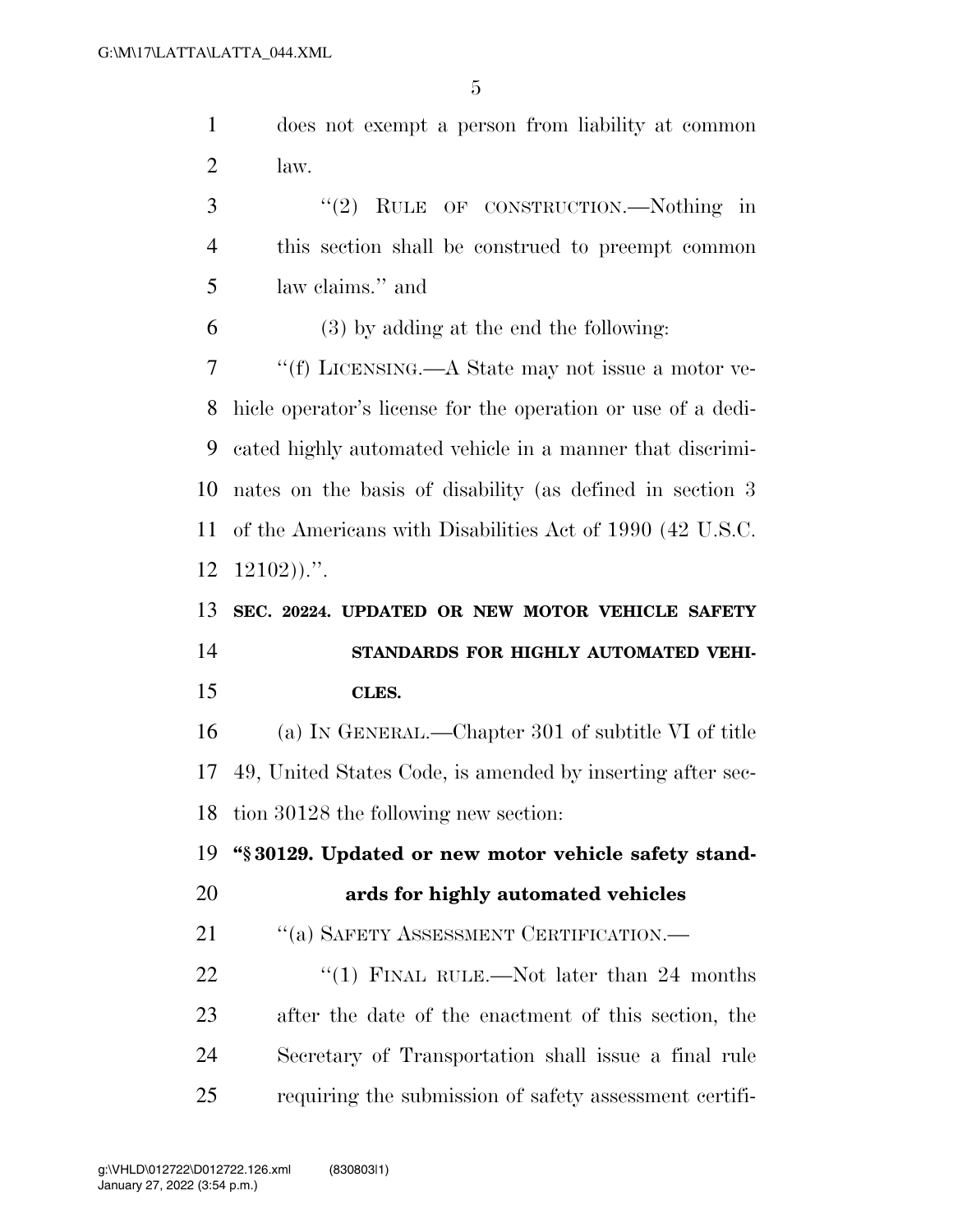cations regarding how safety is being addressed by each entity developing a highly automated vehicle or an automated driving system. Such rule shall in-clude—

 ''(A) a specification of which entities are required to submit such certifications;

 ''(B) a clear description of the relevant test results, data, and other contents required to be submitted by such entity, in order to dem- onstrate that such entity's vehicles are likely to maintain safety, and function as intended and contain fail safe features, to be included in such certifications; and

14  $\cdot$  (C) a specification of the circumstances under which such certifications are required to be updated or resubmitted.

 ''(2) INTERIM REQUIREMENT.—Until the final rule issued under paragraph (1) takes effect, safety assessment letters shall be submitted to the National Highway Traffic Safety Administration as con- templated by the Federal Automated Vehicles Policy issued in September 2016, or any successor guid- ance issued on highly automated vehicles requiring a safety assessment letter.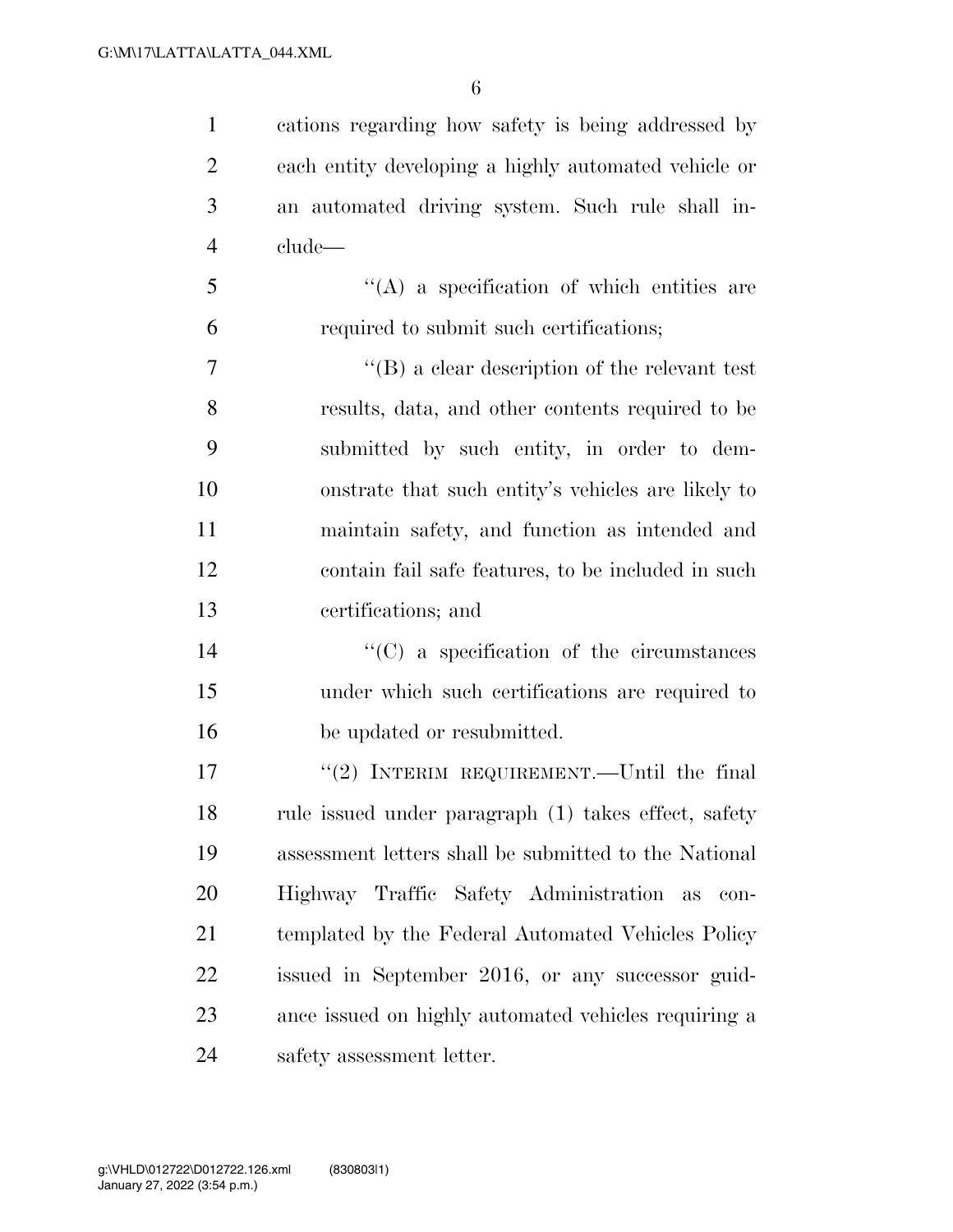| $\mathbf{1}$   | "(3) PERIODIC REVIEW AND UPDATING.-Not                |
|----------------|-------------------------------------------------------|
| $\overline{c}$ | later than 5 years after the date on which the final  |
| 3              | rule is issued under paragraph (1), and not less fre- |
| $\overline{4}$ | quently than every 5 years thereafter, the Secretary  |
| 5              | shall—                                                |
| 6              | $\lq\lq$ review such rule; and                        |
| $\overline{7}$ | "(B) update such rule if the Secretary con-           |
| 8              | siders it necessary.                                  |
| 9              | "(4) RULES OF CONSTRUCTION.—                          |
| 10             | "(A) NO CONDITIONS ON DEPLOYMENT.-                    |
| 11             | Nothing in this subsection may be construed to        |
| 12             | limit or affect the Secretary's authority under       |
| 13             | any other provision of law. The Secretary may         |
| 14             | not condition deployment or testing of highly         |
| 15             | automated vehicles on review of safety assess-        |
| 16             | ment certifications.                                  |
| 17             | "(B) NO NEW AUTHORITIES.—No new au-                   |
| 18             | thorities are granted to the Secretary under          |
| 19             | this section other than the promulgation of the       |
| 20             | rule pursuant to paragraph (1).                       |
| 21             | "(5) REVIEW AND RESEARCH.-To accommo-                 |
| 22             | date the development and deployment of highly auto-   |
| 23             | mated vehicles and to ensure the safety and security  |
| 24             | of highly automated vehicles and motor vehicles and   |
| 25             | others that will share the roads with highly auto-    |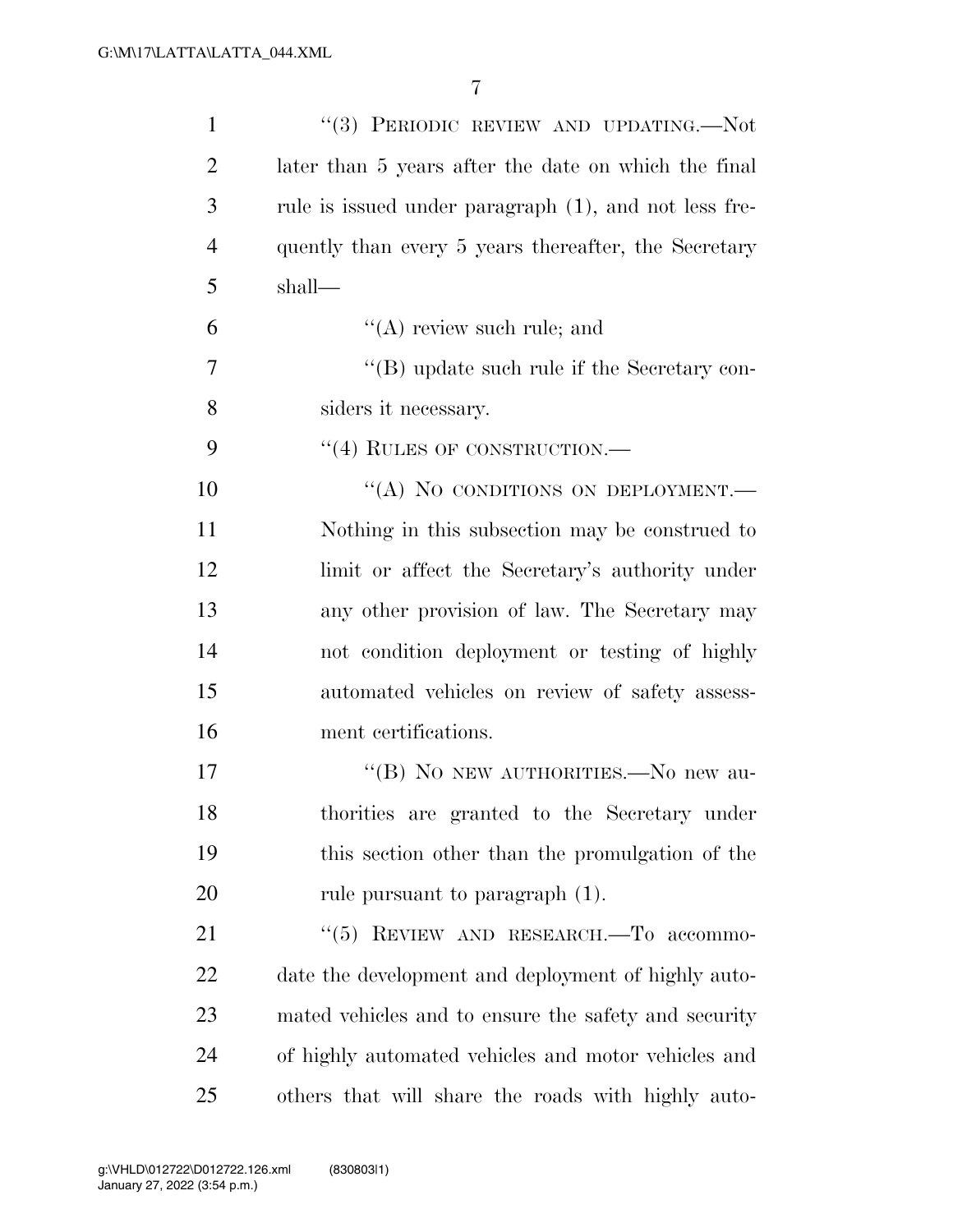| $\mathbf{1}$   | mated vehicles, not later than 180 days after the      |
|----------------|--------------------------------------------------------|
| $\overline{2}$ | date of the enactment of this section, the Secretary   |
| 3              | shall—                                                 |
| $\overline{4}$ | $\lq\lq$ initiate or continue a review of the          |
| 5              | Federal motor vehicle safety standards in effect       |
| 6              | on such date of enactment; and                         |
| 7              | "(B) initiate or continue research regard-             |
| 8              | ing new Federal motor vehicle safety standards.        |
| 9              | "(b) RULEMAKING AND SAFETY PRIORITY PLAN.—             |
| 10             | "(1) IN GENERAL.—Not later than 1 year after           |
| 11             | the date of enactment of this section, the Secretary   |
| 12             | shall make available to the public and submit to the   |
| 13             | Committee on Energy and Commerce of the House          |
| 14             | of Representatives and the Committee on Commerce,      |
| 15             | Science, and Transportation of the Senate a rule-      |
| 16             | making and safety priority plan, as necessary to ac-   |
| 17             | commodate the development and deployment of high-      |
| 18             | ly automated vehicles and to ensure the safety and     |
| 19             | security of highly automated vehicles and motor ve-    |
| 20             | hicles and others that will share the roads with high- |
| 21             | ly automated vehicles, to-                             |
| 22             | $\lq\lq$ update the motor vehicle<br>safety            |
| 23             | standards in effect on such date of enactment;         |

24 ''(B) issue new motor vehicle safety stand-ards; and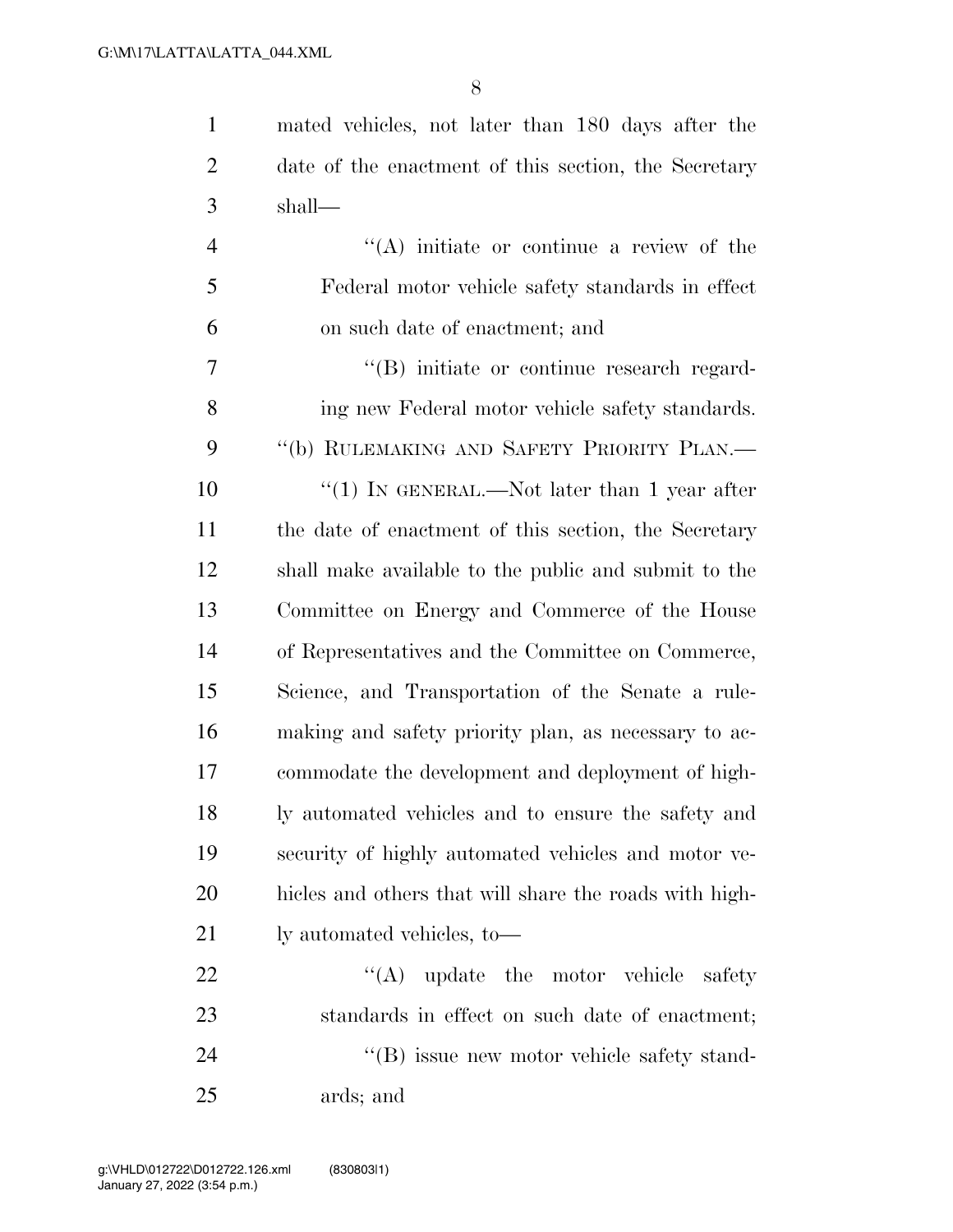$\lq(0)$  consider how objective ranges in per- formance standards could be used to test motor vehicle safety standards, which safety standards would be appropriate for such testing, and whether additional authority would facilitate such testing.

''(2) INCLUSION OF PRIORITIES.—

8 "(A) PRIORITIES.—The plan required by paragraph (1) shall detail the overall priorities of the National Highway Traffic Safety Admin- istration for the 5 years following the issuance of the plan, including both priorities with re- spect to highly automated vehicles and priorities with respect to other safety initiatives of the Administration, in order to meet the Nation's 16 motor vehicle safety challenges.

17 "(B) IDENTIFICATION OF ELEMENTS THAT MAY REQUIRE STANDARDS.—For highly auto- mated vehicles, the National Highway Traffic Safety Administration should identify elements 21 that may require performance standards includ-22 ing human machine interface, sensors, and ac- tuators, and consider process and procedure standards for software and cybersecurity as necessary.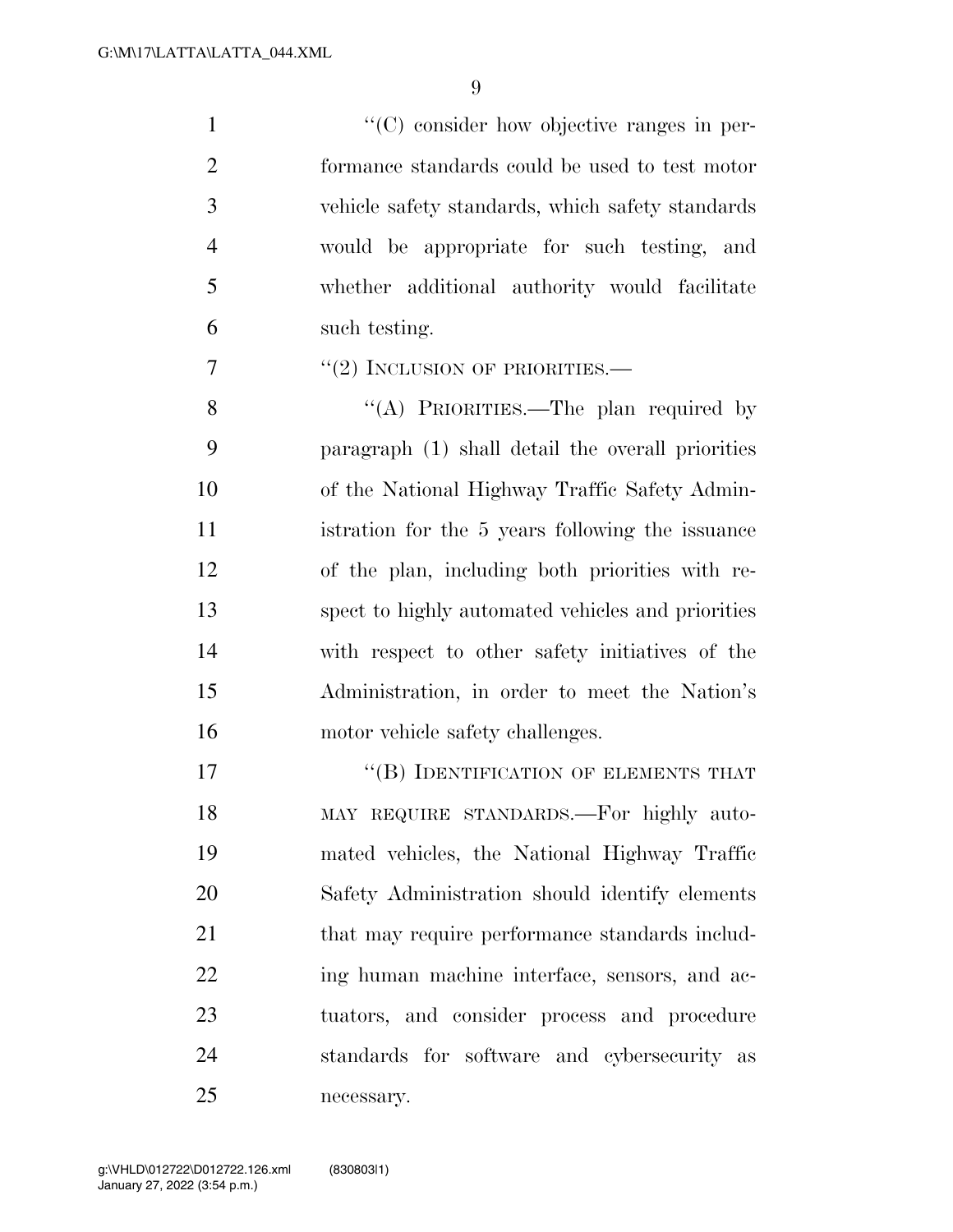| $\mathbf{1}$   | "(3) PERIODIC UPDATING.—The plan required             |
|----------------|-------------------------------------------------------|
| $\overline{2}$ | by paragraph $(1)$ shall be updated every 2 years, or |
| 3              | more frequently if the Secretary considers it nec-    |
| $\overline{4}$ | essary.                                               |
| 5              | "(4) RULEMAKING PROCEEDINGS ON UPDATED                |
| 6              | OR NEW MOTOR VEHICLE SAFETY STANDARDS.-               |
| 7              | "(A) IN GENERAL.—Not later than $18$                  |
| 8              | months after the date of enactment of this sec-       |
| 9              | tion, the Secretary shall initiate the first rule-    |
| 10             | making proceeding in accordance with the rule-        |
| 11             | making and safety priority plan required by           |
| 12             | $\frac{1}{2}$ paragraph $(1)$ .                       |
| 13             | "(B) PRIORITIZATION OF SUBSEQUENT                     |
| 14             | PROCEEDINGS.—The Secretary shall continue             |
| 15             | initiating rulemaking proceedings in accordance       |
| 16             | with such plan. The Secretary may change at           |
| 17             | any time those priorities to address matters the      |
| 18             | Secretary considers of greater priority. If the       |
| 19             | Secretary makes such a change, the Secretary          |
| 20             | shall complete an interim update of the priority      |
| 21             | plan, make such update available to the public,       |
| 22             | and submit such update to the Committee on            |
| 23             | Energy and Commerce of the House of Rep-              |
| 24             | resentatives and the Committee on Commerce,           |
| 25             | Science, and Transportation of the Senate.".          |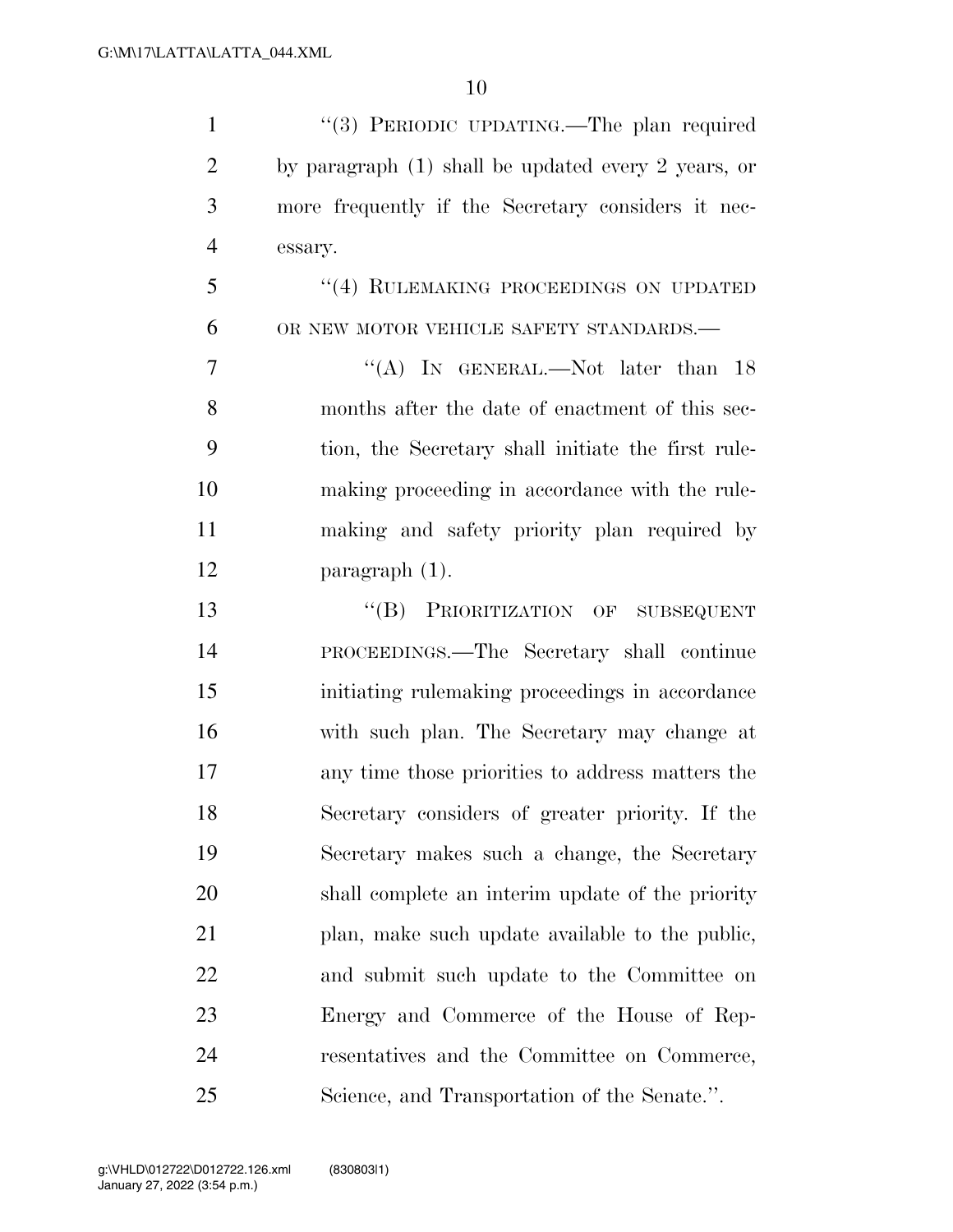(b) CLERICAL AMENDMENT.—The analysis for chap- ter 301 of subtitle VI of title 49, United States Code, is amended by inserting after the item relating to section 30128 the following new item:

> ''30129. Updated or new motor vehicle safety standards for highly automated vehicles.''.

### **SEC. 20225. CYBERSECURITY OF AUTOMATED DRIVING SYS-TEMS.**

 (a) IN GENERAL.—Chapter 301 of subtitle VI of title 49, United States Code, is amended by inserting after sec- tion 30129 (as added by section 4) the following new sec-tion:

### **''§ 30130. Cybersecurity of automated driving systems**

12 "(a) CYBERSECURITY PLAN.—A manufacturer may not sell, offer for sale, introduce or deliver for introduction into commerce, or import into the United States, any high- ly automated vehicle, vehicle that performs partial driving automation, or automated driving system unless such manufacturer has developed a cybersecurity plan that in-cludes the following:

19 ''(1) A written cybersecurity policy with respect to the practices of the manufacturer for detecting and responding to cyber attacks, unauthorized intru- sions, and false and spurious messages or vehicle control commands. This policy shall include—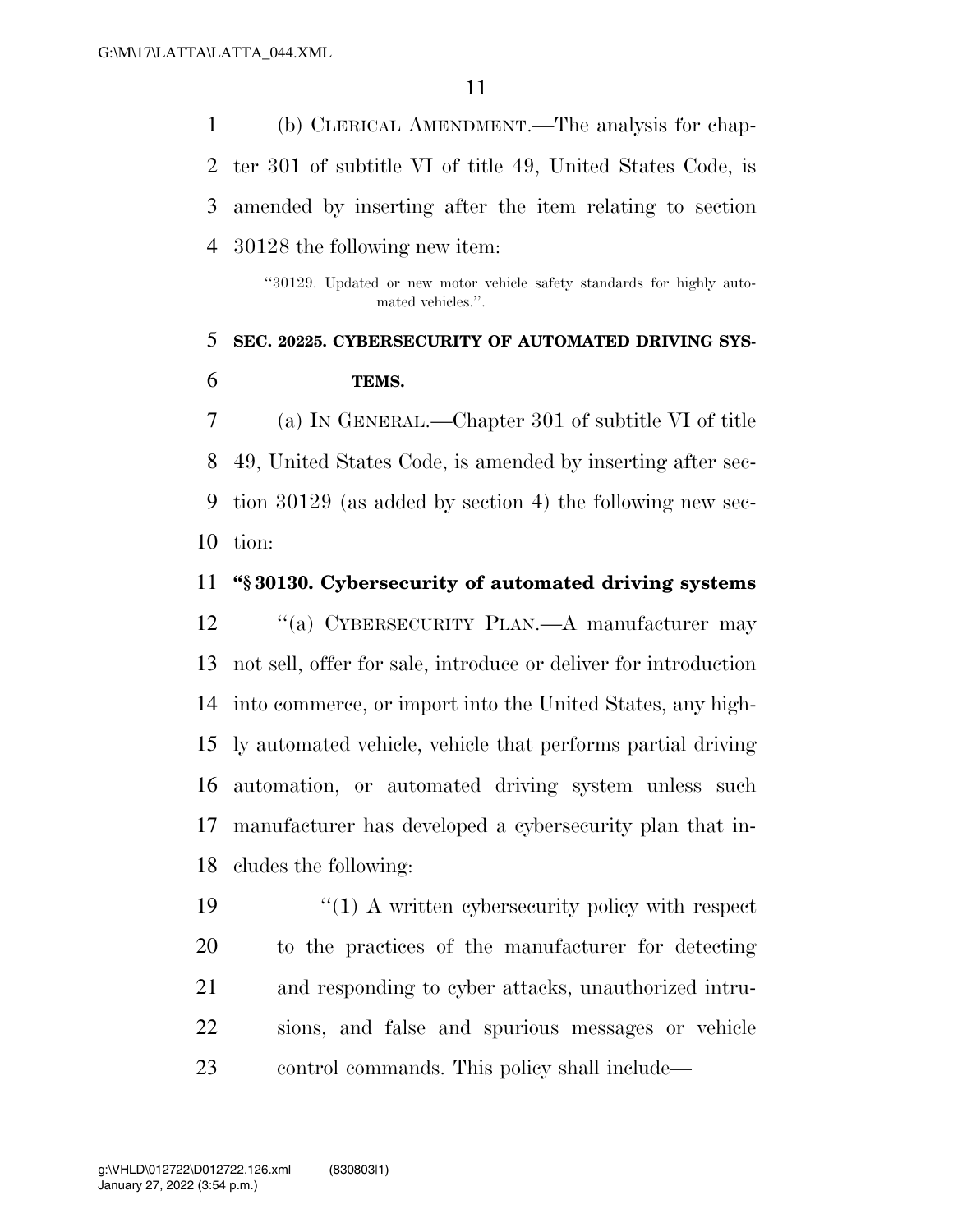1 ''(A) a process for identifying, assessing, and mitigating reasonably foreseeable vulnerabilities from cyber attacks or unauthor- ized intrusions, including false and spurious messages and malicious vehicle control com-mands; and

 ''(B) a process for taking preventive and corrective action to mitigate against vulnerabilities in a highly automated vehicle or a vehicle that performs partial driving automa- tion, including incident response plans, intru- sion detection and prevention systems that safe- guard key controls, systems, and procedures through testing or monitoring, and updates to such process based on changed circumstances.

 $\frac{16}{2}$  The identification of an officer or other in- dividual of the manufacturer as the point of contact with responsibility for the management of cybersecu-rity.

20  $\frac{1}{20}$  A process for limiting access to automated driving systems.

22  $\frac{4}{4}$  A process for employee training and super- vision for implementation and maintenance of the policies and procedures required by this section, in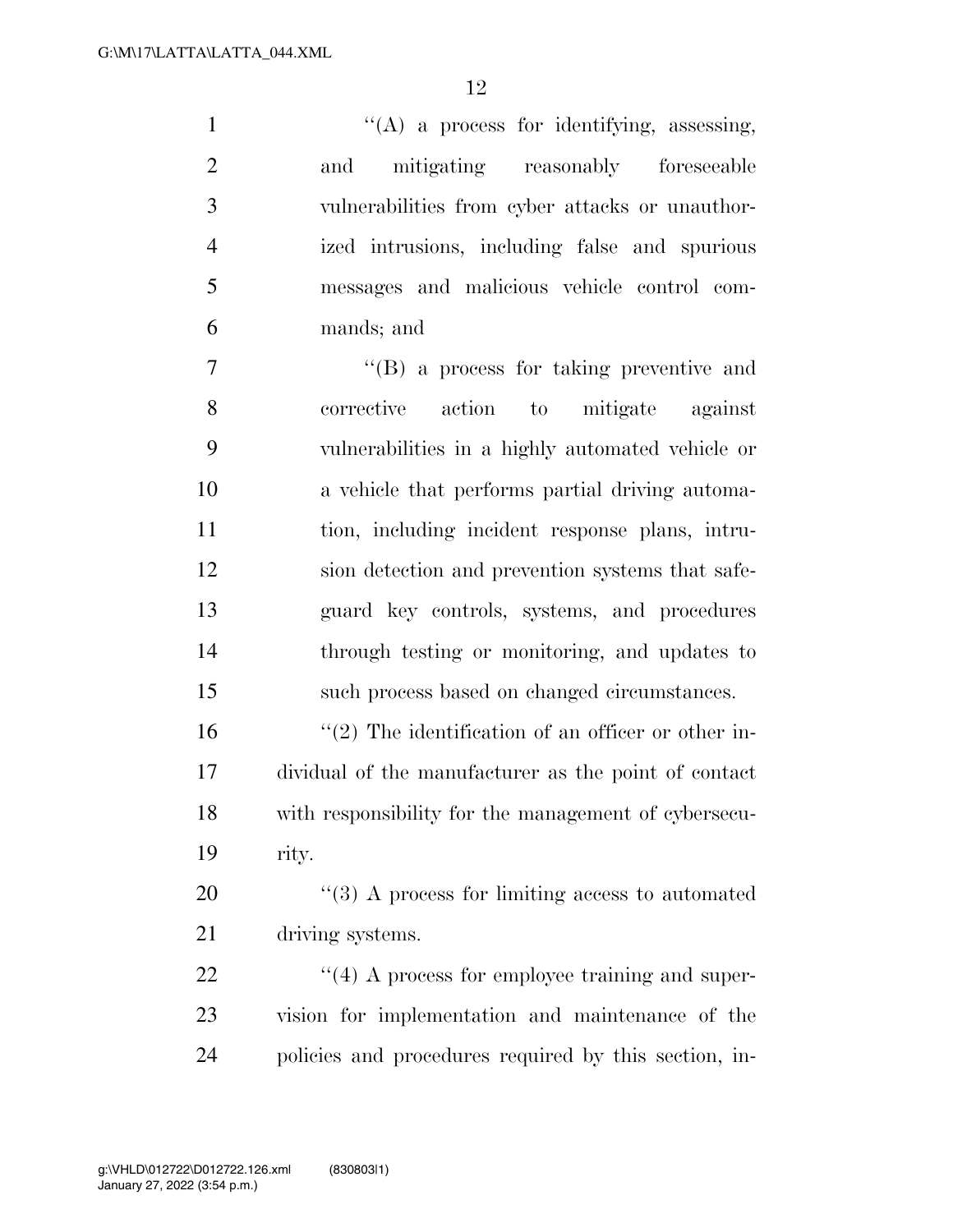cluding controls on employee access to automated driving systems.

 ''(b) EFFECTIVE DATE.—This section shall take ef- fect 180 days after the date of enactment of this section.''. (b) ENFORCEMENT AUTHORITY.—Section 30165(a)(1) of title 49, United States Code, is amended by inserting ''30130,'' after ''30127,''.

 (c) CLERICAL AMENDMENT.—The analysis for chap- ter 301 of subtitle VI of title 49, United States Code, is amended by inserting after the item relating to section 30129 (as added by section 4) the following new item: ''30130. Cybersecurity of automated driving systems.''.

#### **SEC. 20226. GENERAL EXEMPTIONS.**

 Section 30113 of title 49, United States Code, is amended—

- 15 (1) in subsection  $(b)(3)(B)$ —
- 16 (A) in clause (iii), by striking "; or" and inserting a semicolon;
- (B) in clause (iv), by striking the period at 19 the end and inserting "; or"; and
- (C) by adding at the end the following: 21  $\gamma$  (v) the exemption would make easier the devel-opment or field evaluation of—

23  $\langle (I) \rangle$  a feature of a highly automated vehi-cle providing a safety level at least equal to the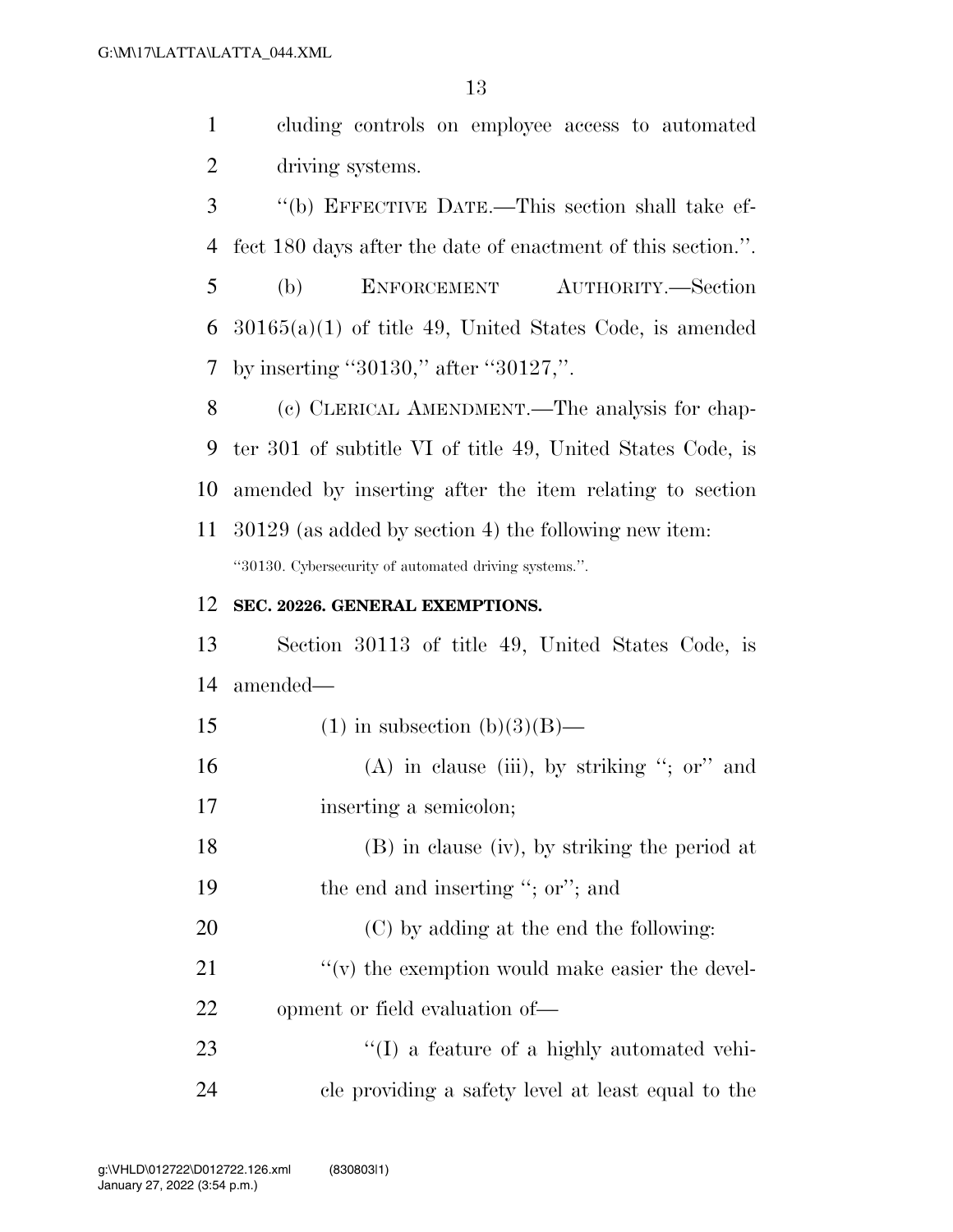| $\mathbf{1}$   | safety level of the standard for which exemption        |
|----------------|---------------------------------------------------------|
| $\overline{2}$ | is sought; or                                           |
| 3              | "(II) a highly automated vehicle providing              |
| $\overline{4}$ | an overall safety level at least equal to the over-     |
| 5              | all safety level of nonexempt vehicles.                 |
| 6              | "(vi) the exemption would promote transpor-             |
| 7              | tation access for individuals with disabilities (as de- |
| 8              | fined in section 3 of the Americans with Disabilities   |
| 9              | Act of $1990$ (42 U.S.C. 12102)) and would pro-         |
| 10             | $\dot{\mathrm{video}}$                                  |
| 11             | $\lq\lq$ a safety level at least equal                  |
| 12             | to the safety level of the standard for                 |
| 13             | which the exemption is sought; or                       |
| 14             | "(II) an overall safety level at                        |
| 15             | least equal to the overall safety level                 |
| 16             | of nonexempt vehicles.";                                |
| 17             | $(2)$ in subsection $(e)$ , by adding at the end the    |
| 18             | following:                                              |
| 19             | $\lq(5)$ if the application is made under subsection    |
| 20             | $(b)(3)(B)(v)$ or $(vi)$ —                              |
| 21             | $\lq\lq$ such development, testing, and other           |
| 22             | data necessary to demonstrate that the motor            |
| 23             | vehicle is a highly automated vehicle; and              |
| 24             | $\lq\lq$ (B) a detailed analysis that includes sup-     |
| 25             | porting test data, including both on-road and           |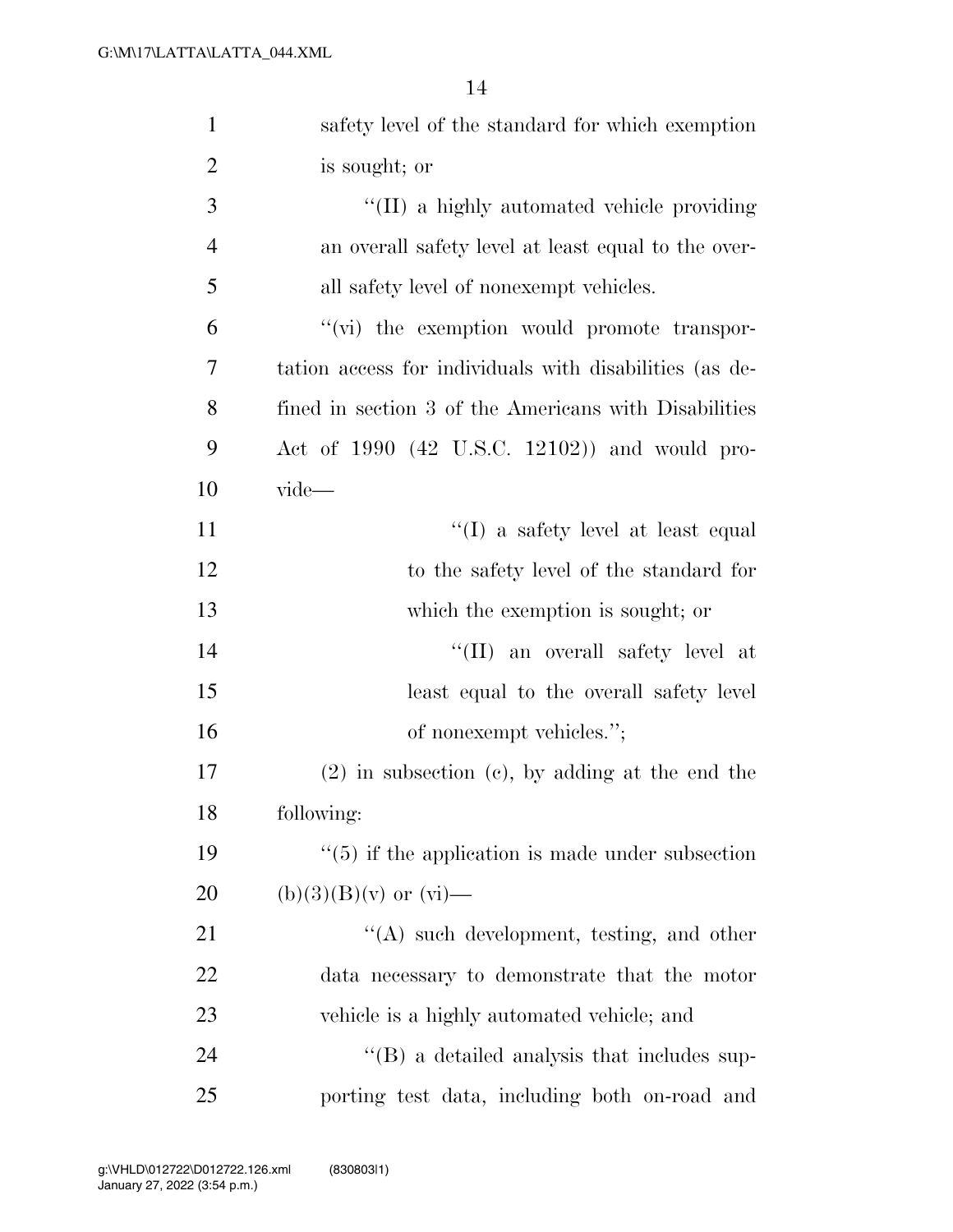| $\mathbf{1}$   | validation and testing data showing (as applica-                 |
|----------------|------------------------------------------------------------------|
| $\overline{2}$ | ble) that—                                                       |
| 3              | "(i) the safety level of the feature at                          |
| $\overline{4}$ | least equals the safety level of the standard                    |
| 5              | for which exemption is sought; or                                |
| 6              | "(ii) the vehicle provides an overall                            |
| $\tau$         | safety level at least equal to the overall                       |
| 8              | safety level of nonexempt vehicles.";                            |
| 9              | $(3)$ in subsection $(d)$ , by striking "A manufac-              |
| 10             | turer is eligible" and all that follows and inserting            |
| 11             | the following:                                                   |
| 12             | ``(1)<br><b>ELIGIBILITY</b><br><b>UNDER</b><br><b>SUBSECTION</b> |
| 13             | $(b)(3)(B)(i)$ .—A manufacturer is eligible for an ex-           |
| 14             | emption under subsection $(b)(3)(B)(i)$ of this section          |
| 15             | exemption under<br><i>(including)</i><br>subsection<br>an        |
| 16             | $(b)(3)(B)(i)$ relating to a bumper standard referred            |
| 17             | to in subsection $(b)(1)$ only if the Secretary deter-           |
| 18             | mines that the manufacturer's total motor vehicle                |
| 19             | production in the most recent year of production is              |
| 20             | not more than $10,000$ .                                         |
| 21             | (2)<br><b>ELIGIBILITY</b><br><b>UNDER</b><br><b>SUBSECTION</b>   |
| 22             | $(b)(3)(B)(iii)$ .—A manufacturer is eligible for an ex-         |
| 23             | emption under subsection $(b)(3)(B)(iii)$ of this sec-           |
| 24             | tion only if the Secretary determines the exemption              |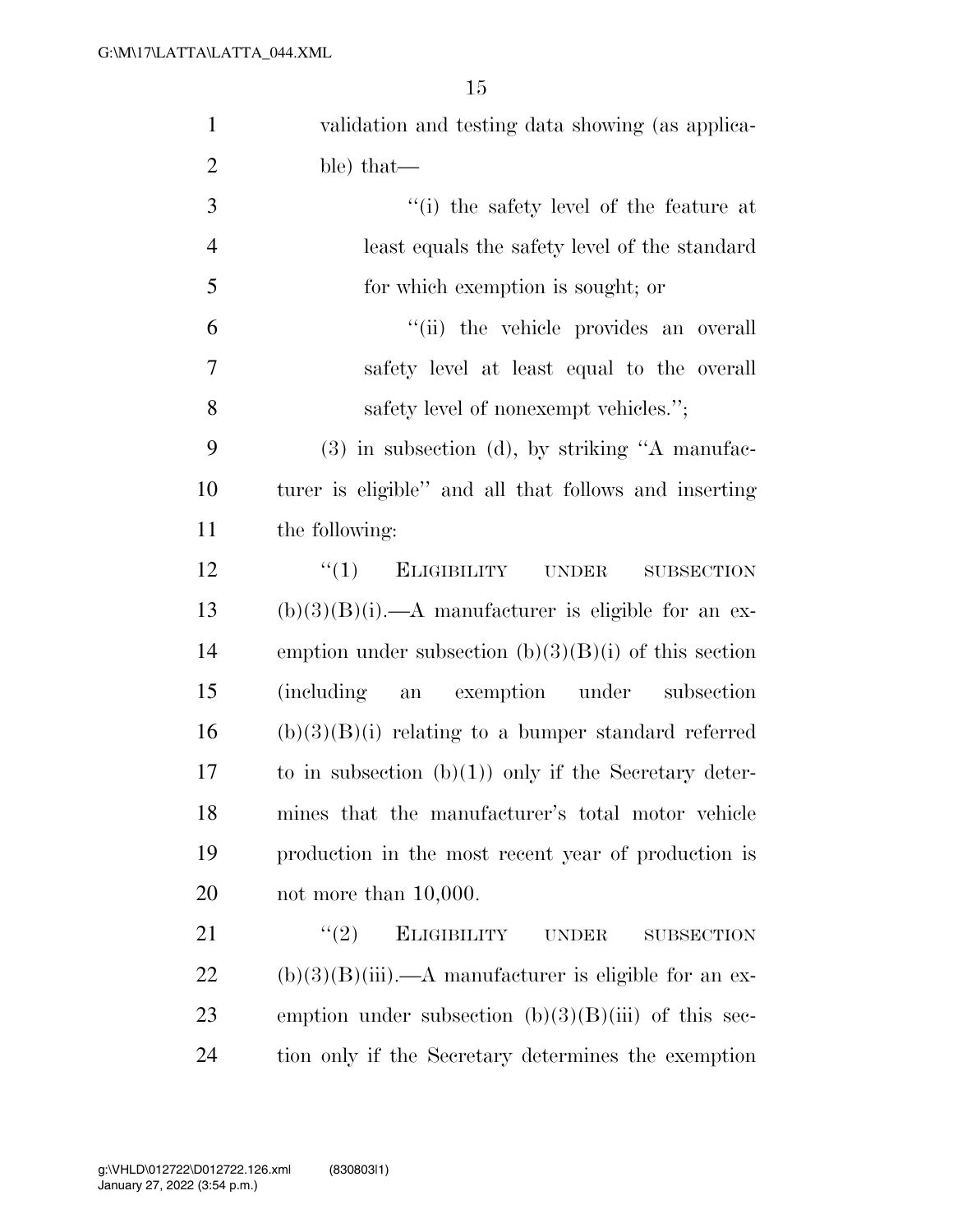- is for not more than 2,500 vehicles to be sold in the United States in any 12-month period.
- 3 "(3) ELIGIBILITY UNDER SUBSECTION 4 (b)(3)(B)(ii), (iv), or (v).—A manufacturer is eligi-5 ble for an exemption under subsection  $(b)(3)(B)(ii)$ , (iv), or (v) of this section only if the Secretary deter- mines the exemption is for not more than 100,000 vehicles per manufacturer to be sold, leased, or oth- erwise introduced into commerce in the United States in any 12-month period.

11 ''(4) LIMITATION ON NUMBER OF VEHICLES EXEMPTED.—All exemptions granted to a manufac- turer under subsections (b)(3)(B)(i) through (v) shall not exceed a total of (i) 25,000 vehicles manu- factured within the first 12-month period, (ii) 50,000 vehicles manufactured within the second 12- month period, (iii) 100,000 vehicles manufactured within the third 12-month period, and, (iv) 100,000 vehicles manufactured within the fourth 12-month 20 period. Any renewals under subsections  $(b)(3)(B)(i)$ 21 through (v) shall not exceed a total of 100,000 vehi-cles manufactured within a 12-month period.'';

 (4) in subsection (e), by striking ''An exemption or renewal'' and all that follows and inserting the following: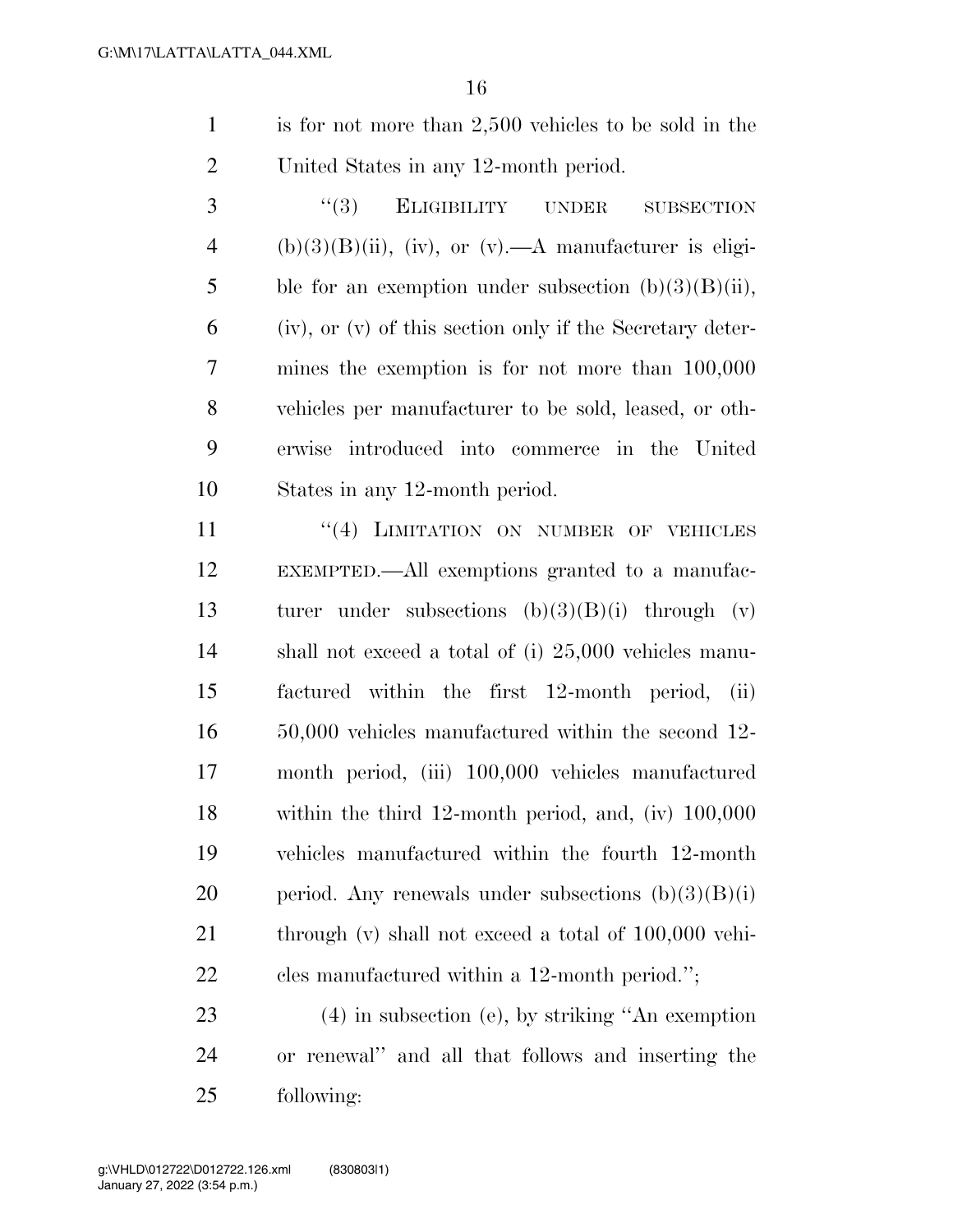| $\mathbf{1}$   | ``(1)<br><b>EXEMPTION</b><br><b>UNDER</b><br><b>SUBSECTION</b> |
|----------------|----------------------------------------------------------------|
| $\overline{2}$ | $(b)(3)(B)(i)$ .—An exemption or renewal under sub-            |
| 3              | section $(b)(3)(B)(i)$ of this section may be granted          |
| $\overline{4}$ | for not more than 3 years.                                     |
| 5              | $``(2)$ EXEMPTION UNDER<br><b>SUBSECTION</b>                   |
| 6              | $(b)(3)(B)(iii)$ .—An exemption or renewal under sub-          |
| $\overline{7}$ | section $(b)(3)(B)(iii)$ this section may be granted for       |
| 8              | not more than 2 years.                                         |
| 9              | (3)<br>EXEMPTION UNDER<br><b>SUBSECTION</b>                    |
| 10             | $(b)(3)(B)(ii)$ , (iv), or (v).—An exemption or renewal        |
| 11             | under subsection $(b)(3)(B)(ii)$ , $(iv)$ , or $(v)$ of this   |
| 12             | section may be granted for not more than 4 years.";            |
|                |                                                                |
| 13             | and                                                            |
| 14             | (5) by adding at the end the following:                        |
| 15             | "(i) LIMITATION ON CERTAIN EXEMPTIONS.—No ex-                  |
| 16             | emption from crashworthiness standards of motor vehicle        |
| 17             | safety standards shall be granted under subsection             |
| 18             | $(b)(3)(B)(v)$ until the Secretary issues the safety assess-   |
| 19             | ment certification rule pursuant to section $30129(a)$ and     |
| 20             | the rule making and safety priority plan pursuant to sec-      |
| 21             | tion 30129(b) and one year has passed from the date by         |
| 22             | which the Secretary has issued both such rule and such         |
| 23             | plan. This subsection shall not apply to exemptions from       |
| 24             | occupant protection standards if the exemption is for a        |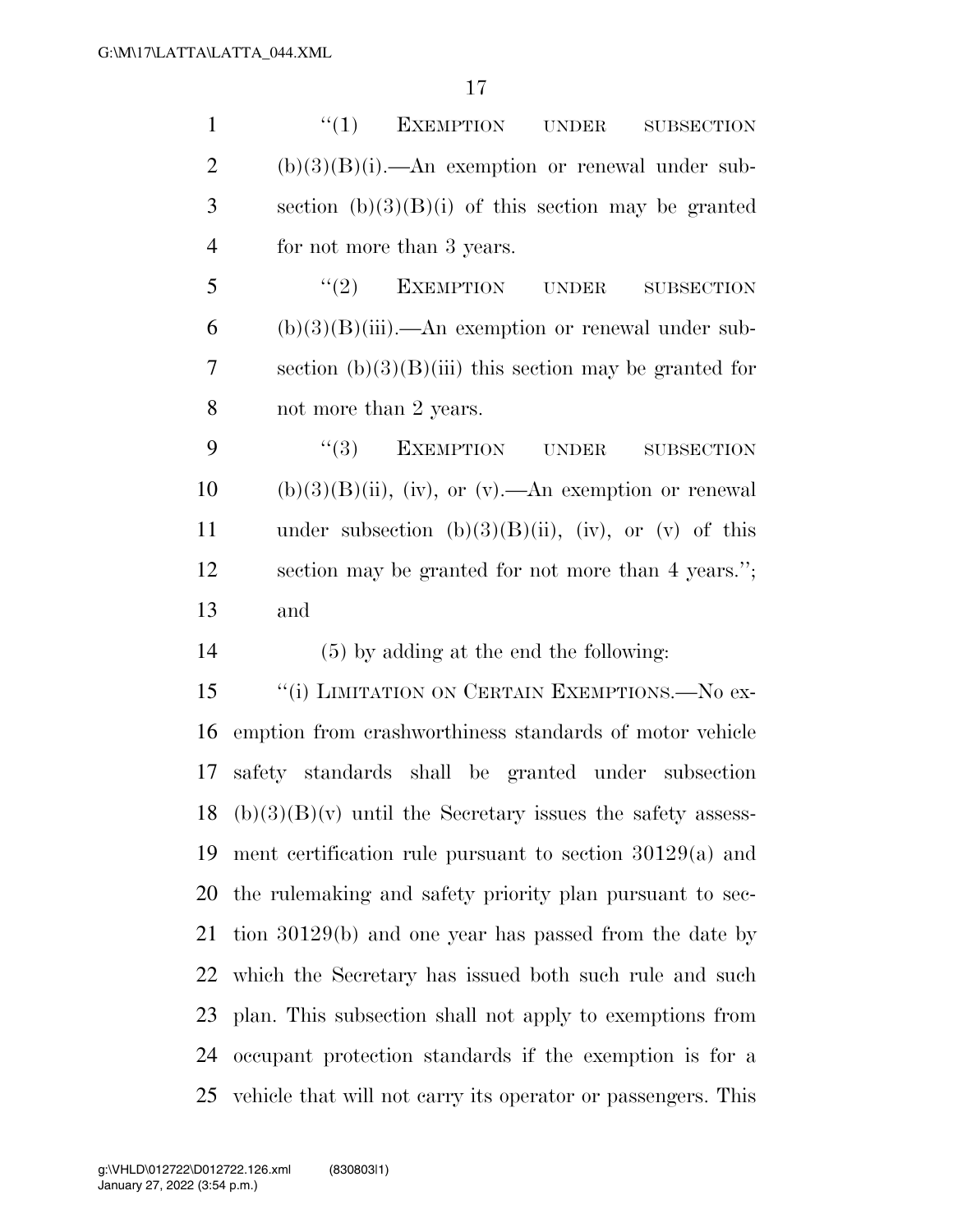subsection shall not apply to exemptions from crash- worthiness standards if the exemption sought is for a standard addressing the steering control system and it is for a vehicle that—

- ''(1) will not have a steering control system;
- ''(2) provides impact protection to an occupant in the front left seat at a level at least equal to the level provided in nonexempt vehicles; and
- ''(3) provides a safety level at least equal to the safety level of the standard for which the exemption is sought.

 ''(j) REPORTING REQUIREMENT.—A manufacturer granted an exemption under subsection (b)(3)(B)(ii), (iv), or (v), shall provide information about all crashes of which it has actual knowledge involving such exempted vehicles, regardless of whether a claim is submitted to the manufac- turer, in accordance with part 579 of title 49, Code of Federal Regulations.

19 "(k) PROCESS AND ANALYSIS.—

20 "(1) In GENERAL.—Not later than 180 days after the date of enactment of this subsection, the Secretary of Transportation shall publish in the Federal Register a notice that details the process and analysis used for the consideration of exemption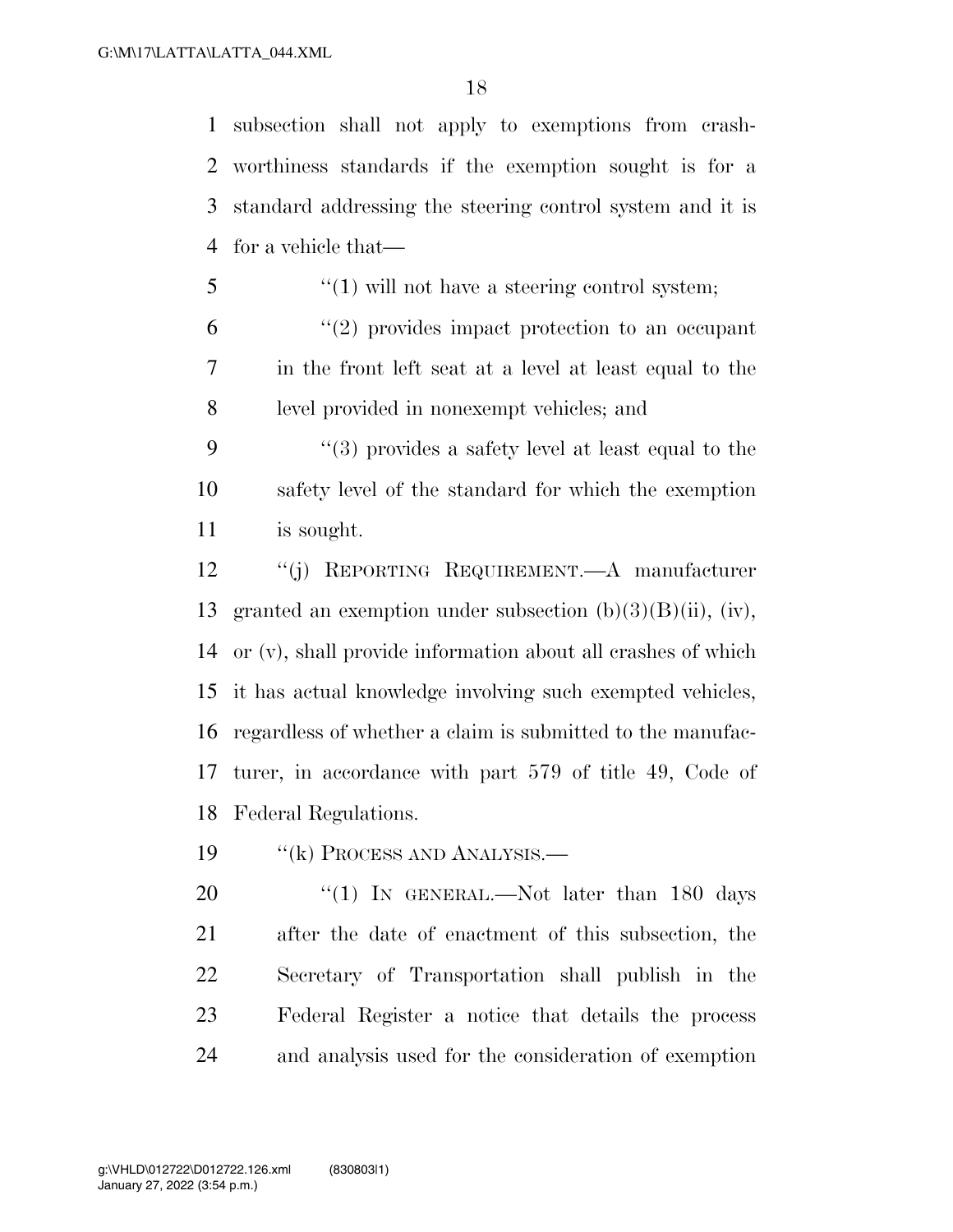| $\mathbf{1}$   | applications under subsection<br>renewal<br><b>or</b>   |
|----------------|---------------------------------------------------------|
| $\overline{2}$ | (b)(3)(B)(v).                                           |
| 3              | "(2) PERIODIC REVIEW AND UPDATING.—The                  |
| $\overline{4}$ | notice required by paragraph (1) shall be reviewed      |
| 5              | every 5 years and updated if the Secretary considers    |
| 6              | it necessary.                                           |
| 7              | "(1) EXEMPTION DATABASE.-                               |
| 8              | "(1) IN GENERAL.—The Secretary shall estab-             |
| 9              | lish a publicly available and searchable electronic     |
| 10             | database of each motor vehicle for which an exemp-      |
| 11             | tion from motor vehicle safety standards prescribed     |
| 12             | under this chapter or a bumper standard prescribed      |
| 13             | under chapter 325 has been granted.                     |
| 14             | "(2) VEHICLE IDENTIFICATION NUMBER.—The                 |
| 15             | database established under paragraph (1) shall be       |
| 16             | searchable by Vehicle Identification Number and         |
| 17             | shall include no information identifying the vehicle    |
| 18             | owner.".                                                |
| 19             | SEC. 20227. MOTOR VEHICLE TESTING OR EVALUATION.        |
| 20             | Section $30112(b)(10)$ of title 49, United States Code, |
| 21             | is amended—                                             |
| 22             | (1) by striking "that prior to the date of enact-       |
| 23             | ment of this paragraph";                                |
| 24             | $(2)$ in subparagraph $(A)$ , by striking "motor ve-    |
| 25             | hicles into the United States that are certified" and   |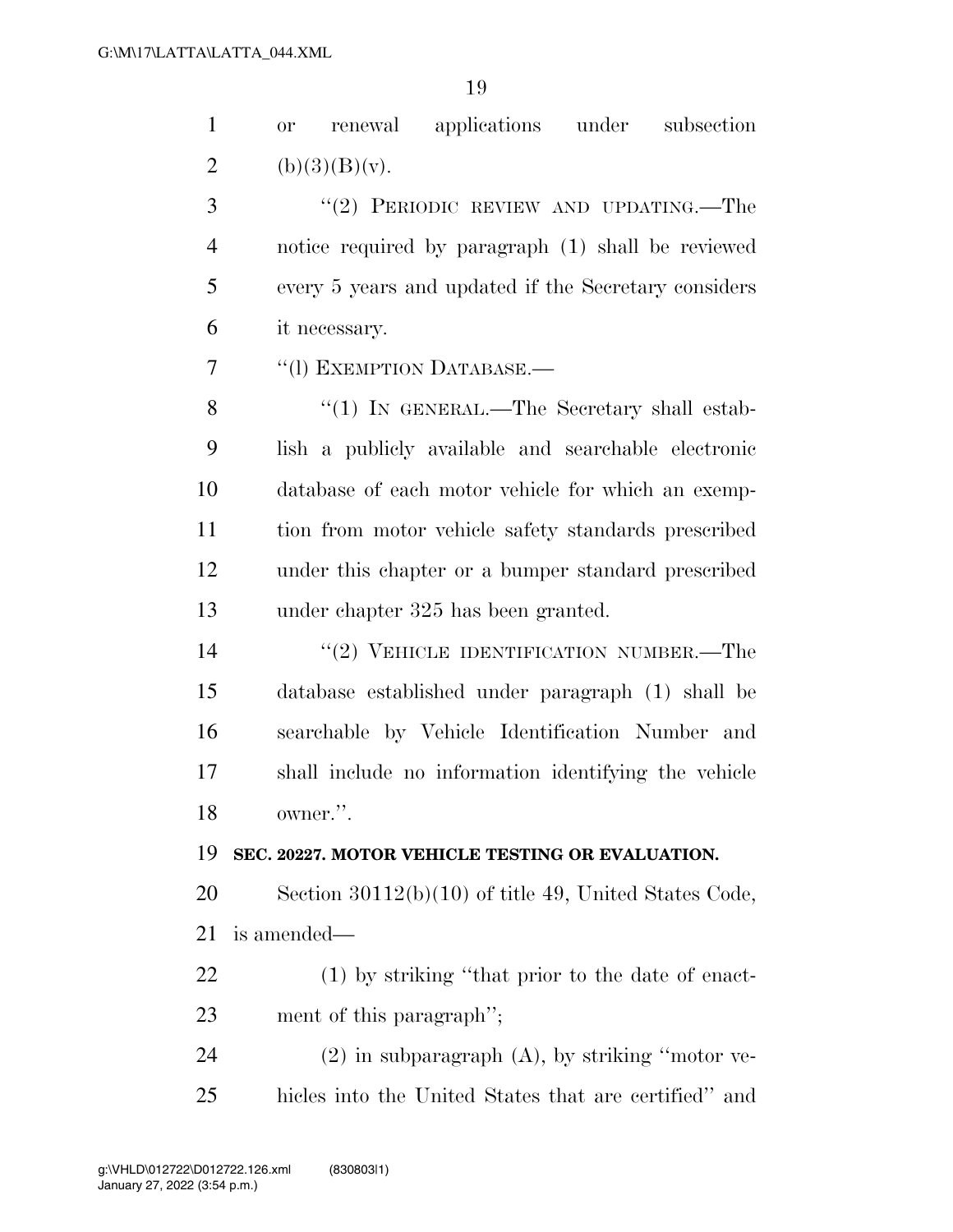| $\mathbf{1}$   | inserting "into the United States motor vehicles that  |
|----------------|--------------------------------------------------------|
| $\overline{2}$ | are certified, or motor vehicle equipment utilized in  |
| 3              | a motor vehicle that is certified,";                   |
| $\overline{4}$ | $(3)$ in subparagraph $(C)$ , by striking the period   |
| 5              | at the end and inserting "; or";                       |
| 6              | $(4)$ by redesignating subparagraphs $(A)$ through     |
| 7              | (C) as clauses (i) through (iii), respectively, and    |
| 8              | moving their margins 2 ems to the right;               |
| 9              | $(5)$ by striking "evaluation by a manufacturer"       |
| 10             | that agrees not to sell or offer for sale" and insert- |
| 11             | ing the following: "evaluation by—                     |
| 12             | $\lq\lq$ a manufacturer that agrees not to sell        |
| 13             | or lease or offer for sale or lease"; and              |
| 14             | $(6)$ by adding at the end the following:              |
| 15             | "(B) a manufacturer of highly automated                |
| 16             | vehicles, automated driving systems, or compo-         |
| 17             | nents of automated driving systems that agrees         |
| 18             | not to sell or lease or offer for sale or lease the    |
| 19             | highly automated vehicles, automated driving           |
| 20             | systems, or components of automated driving            |
| 21             | systems at the conclusion of the testing or eval-      |
| 22             | uation and—                                            |
| 23             | "(i) has submitted to the Secretary—                   |
| 24             | $\lq\lq$ the name of the individual,                   |
| 25             | partnership, corporation, or institu-                  |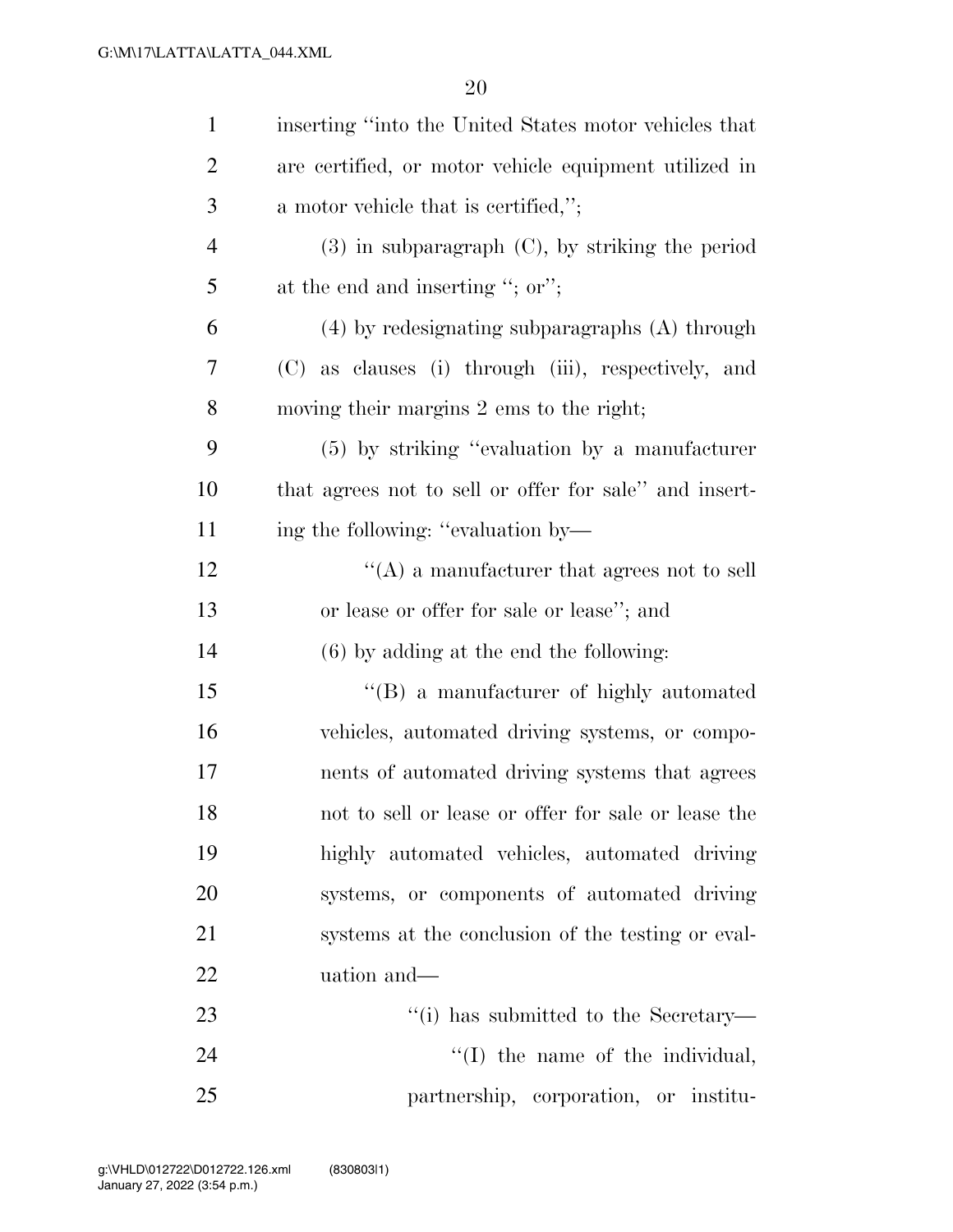| $\mathbf{1}$   | tion of higher education and a point       |
|----------------|--------------------------------------------|
| $\mathfrak{2}$ | of contact;                                |
| 3              | $\lq\lq$ (II) the residence address of the |
| $\overline{4}$ | individual, partnership, corporation,      |
| 5              | or institution of higher education and     |
| 6              | State of incorporation if applicable;      |
| 7              | "(III) a description of each type          |
| 8              | of motor vehicle used during develop-      |
| 9              | ment of highly automated vehicles,         |
| 10             | automated driving systems, or compo-       |
| 11             | nents of automated driving systems         |
| 12             | manufactured by the individual, part-      |
| 13             | nership, corporation, or institution of    |
| 14             | higher education; and                      |
| 15             | $\lq\lq$ (IV) proof of insurance for any   |
| 16             | State in which the individual, partner-    |
| 17             | ship, corporation, or institution of       |
| 18             | higher education intends to test or        |
| 19             | evaluate highly automated vehicles;        |
| 20             | and                                        |
| 21             | "(ii) if applicable, has identified an     |
| 22             | agent for service of process in accordance |
| 23             | with part 551 of title 49, Code of Federal |
| 24             | Regulations.".                             |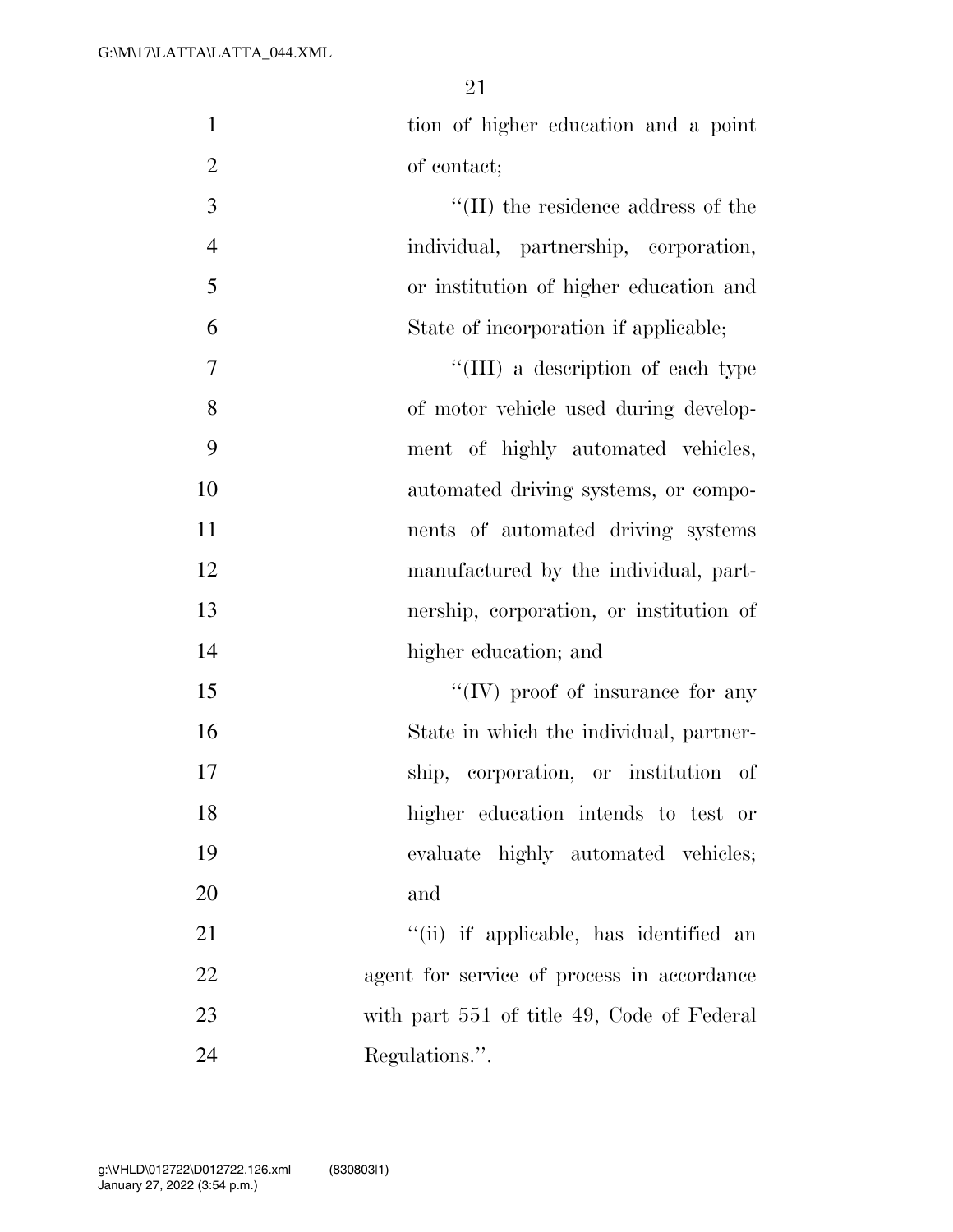# **SEC. 20228. INFORMATION ON HIGHLY AUTOMATED DRIV- ING SYSTEMS MADE AVAILABLE TO PROSPEC-TIVE BUYERS.**

 (a) RESEARCH.—Not later than 3 years after the date of enactment of this Act, the Secretary of Transpor- tation shall complete research to determine the most effec- tive method and terminology for informing consumers for each highly automated vehicle or a vehicle that performs partial driving automation about the capabilities and limi- tations of that vehicle. The Secretary shall determine whether such information is based upon or includes the terminology as defined by SAE International in Rec- ommended Practice Report J3016 (published September 2016) or whether such description should include alter-native terminology.

 (b) RULEMAKING.—After the completion of the study required under subsection (a), the Secretary shall initiate a rulemaking proceeding to require manufacturers to in- form consumers of the capabilities and limitations of a ve- hicle's driving automation system or feature for any highly automated vehicle or any vehicle that performs partial driving automation.

### **SEC. 20229. HIGHLY AUTOMATED VEHICLE ADVISORY COUNCIL.**

 (a) ESTABLISHMENT.—Subject to the availability of appropriations, not later than 6 months after the date of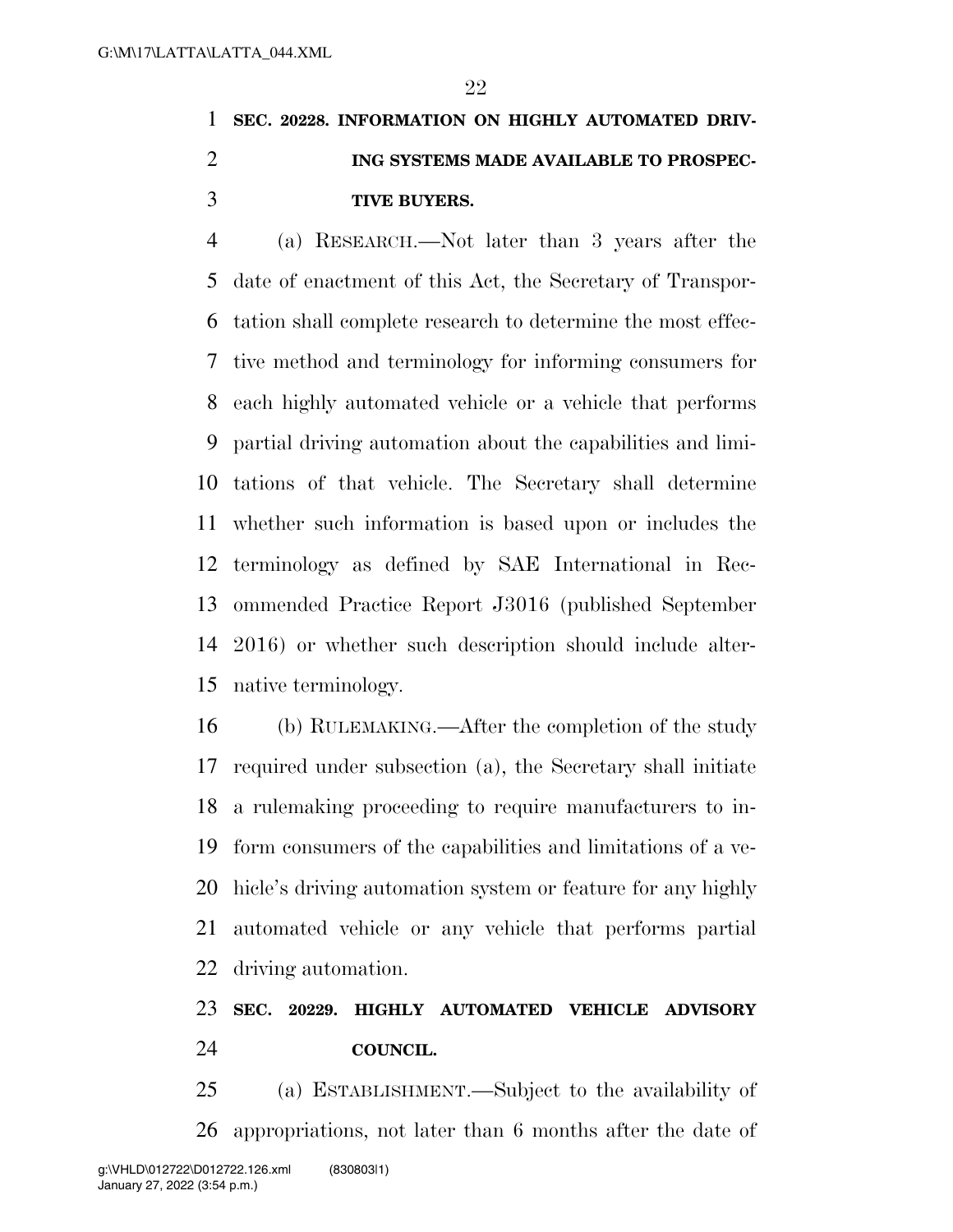enactment of this Act, the Secretary of Transportation shall establish in the National Highway Traffic Safety Ad- ministration a Highly Automated Vehicle Advisory Council (hereinafter referred to as the ''Council'').

 (b) MEMBERSHIP.—Members of the Council shall in- clude a diverse group representative of business (including motor vehicle manufacturers, mobility service providers, and motor vehicle dealers), academia and independent re- searchers, State and local authorities, safety and con- sumer advocates, disability organizations, engineers, labor organizations, environmental experts, a representative of the National Highway Traffic Safety Administration, and other members determined to be appropriate by the Sec- retary. Any subcommittee of the Council shall be com- posed of not less than 15 and not more than 30 members appointed by the Secretary.

 (c) TERMS.—Members of the Council shall be ap- pointed by the Secretary of Transportation and shall serve for a term of three years.

20 (d) VACANCIES.—Any vacancy occurring in the mem- bership of the Council shall be filled in the same manner as the original appointment for the position being vacated. The vacancy shall not affect the power of the remaining members to execute the duties of the Council.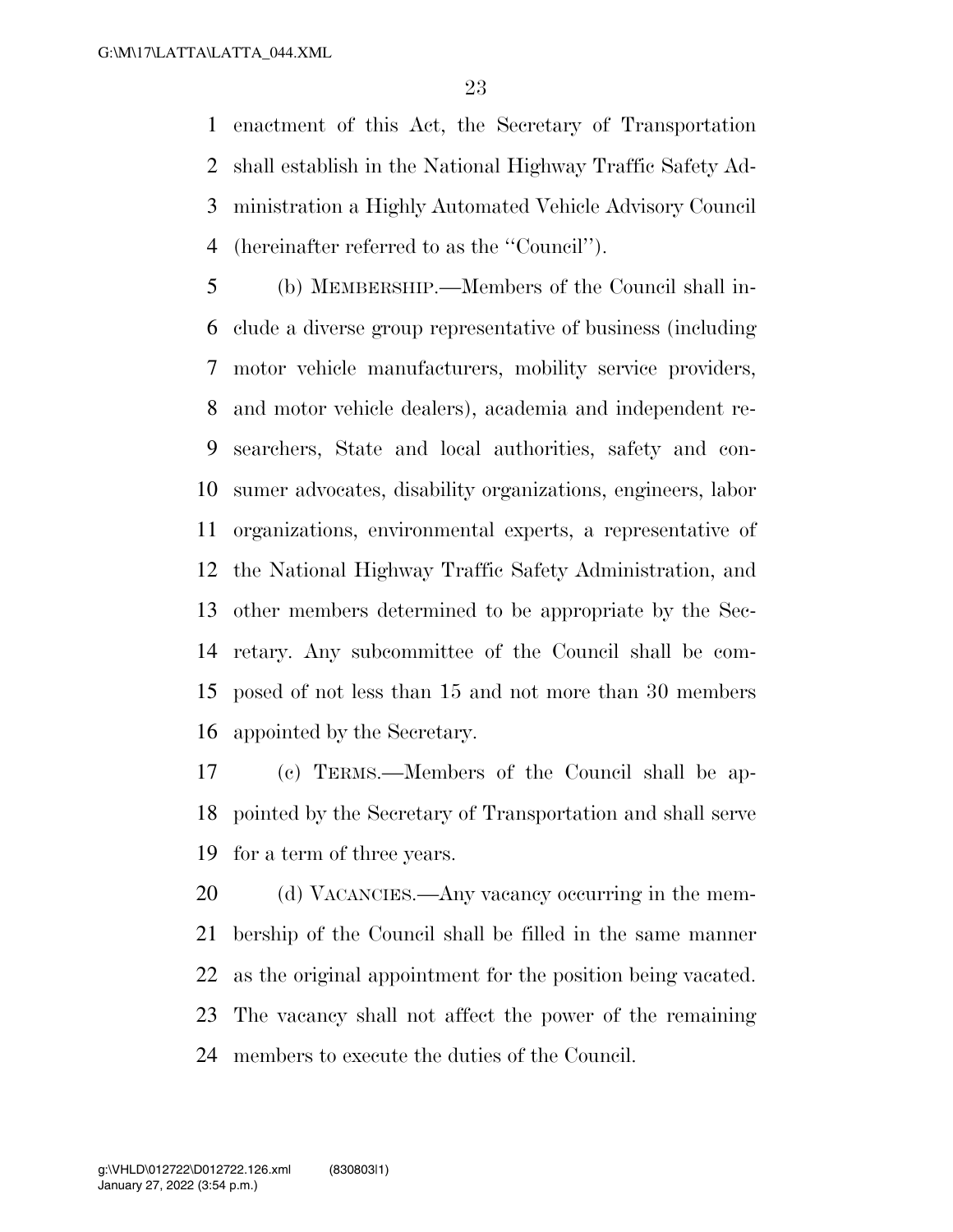(e) DUTIES AND SUBCOMMITTEES.—The Council may form subcommittees as needed to undertake informa- tion gathering activities, develop technical advice, and present best practices or recommendations to the Sec-retary regarding—

 (1) advancing mobility access for the disabled community with respect to the deployment of auto- mated driving systems to identify impediments to their use and ensure an awareness of the needs of the disabled community as these vehicles are being designed for distribution in commerce;

 (2) mobility access for senior citizens and popu- lations underserved by traditional public transpor- tation services and educational outreach efforts with respect to the testing and distribution of highly automated vehicles in commerce;

 (3) cybersecurity for the testing, deployment, and updating of automated driving systems with re- spect to supply chain risk management, interactions with Information Sharing and Analysis Centers and Information Sharing and Analysis Organizations, and a framework for identifying and implementing recalls of motor vehicles or motor vehicle equipment; (4) the development of a framework that allows manufacturers of highly automated vehicles to share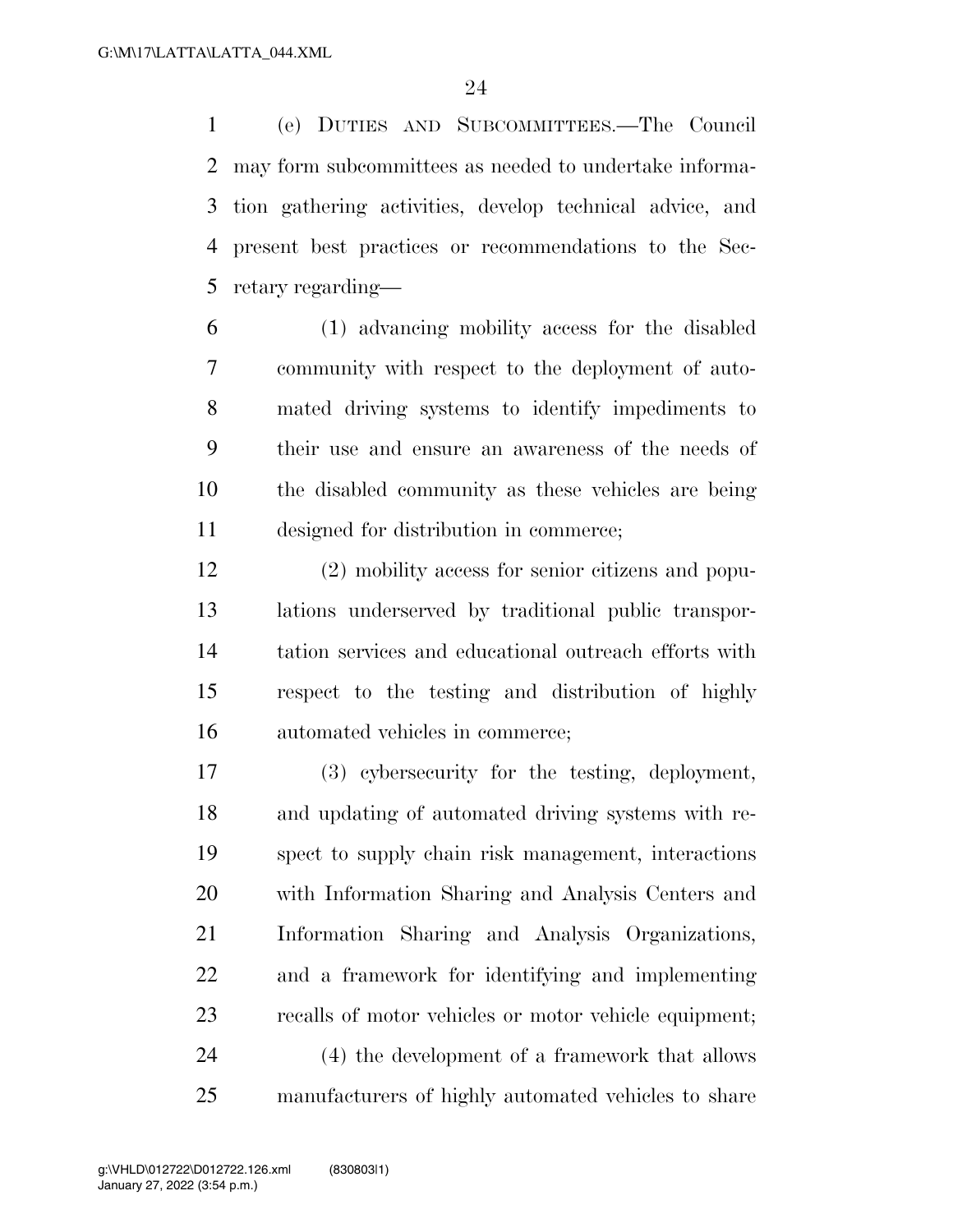| $\mathbf{1}$   | with each other and the National Highway Traffic       |
|----------------|--------------------------------------------------------|
| $\overline{2}$ | Safety Administration relevant, situational informa-   |
| 3              | tion related to any testing or deployment event on     |
| $\overline{4}$ | public streets resulting or that reasonably could have |
| 5              | resulted in damage to the vehicle or any occupant      |
| 6              | thereof and validation of such vehicles in a manner    |
| 7              | that does not risk public disclosure of such informa-  |
| 8              | tion or disclosure of confidential business informa-   |
| 9              | tion;                                                  |
| 10             | (5) labor and employment issues that may be            |
| 11             | affected by the deployment of highly automated vehi-   |
| 12             | cles;                                                  |
| 13             | $(6)$ the environmental impacts of the deploy-         |
| 14             | ment of highly automated vehicles, and the develop-    |
| 15             | ment and deployment of alternative fuel infrastruc-    |
| 16             | ture alongside the development and deployment of       |
| 17             | highly automated vehicles;                             |
| 18             | (7) protection of consumer privacy and security        |
| 19             | of information collected by highly automated vehi-     |
| 20             | cles;                                                  |
| 21             | (8) cabin safety for highly automated vehicle          |
| 22             | passengers, and how automated driving systems may      |
| 23             | impact collision vectors, overall crashworthiness, and |
| 24             |                                                        |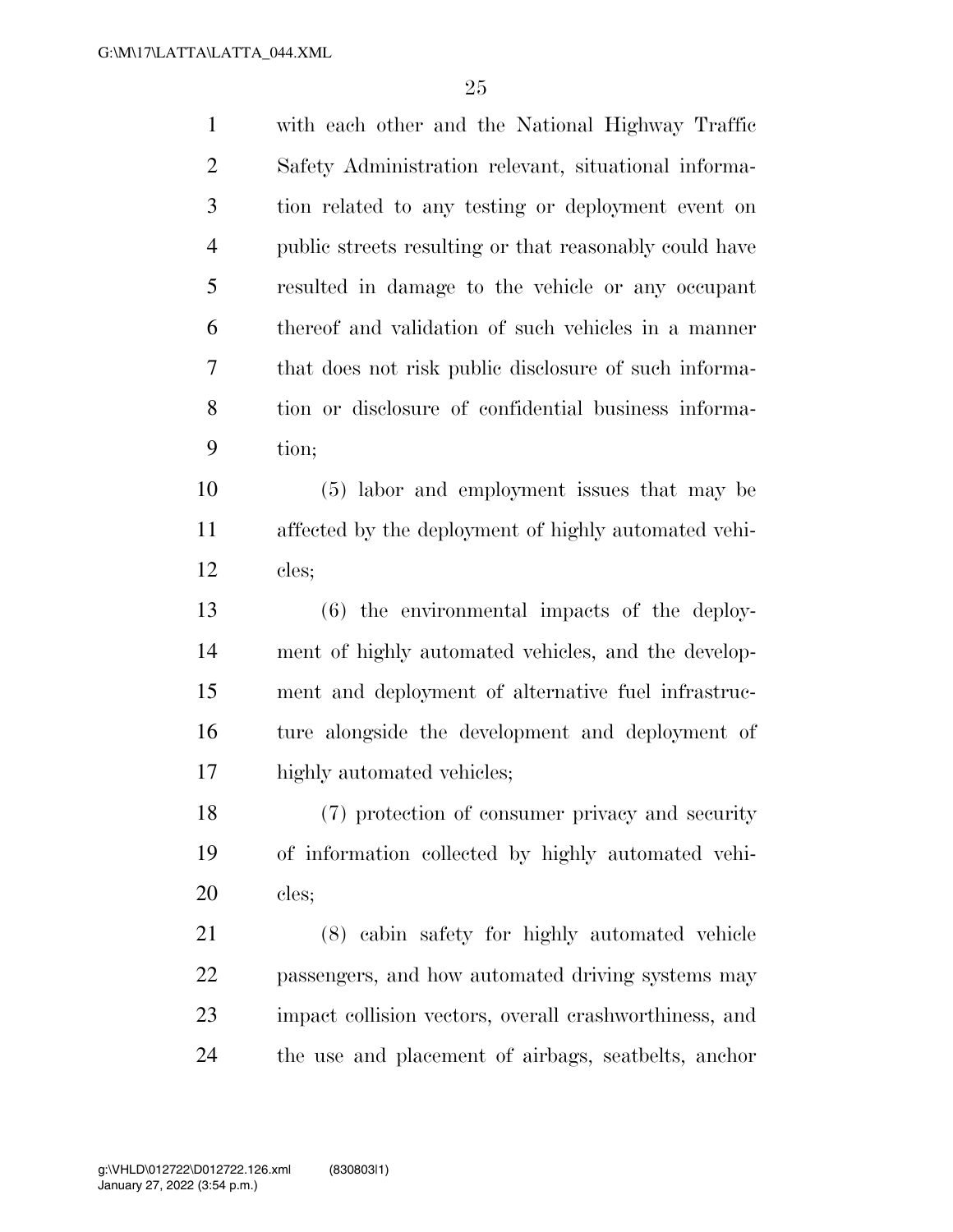belts, head restraints, and other protective features in the cabin;

 (9) the testing and deployment of highly auto- mated vehicles and automated driving systems in areas that are rural, remote, mountainous, insular, or unmapped to evaluate operational limitations caused by natural geographical or man-made fea- tures, or adverse weather conditions, and to enhance the safety and reliability of highly automated vehi- cles and automated driving systems used in such areas with such features or conditions; and

 (10) independent verification and validation procedures for highly automated vehicles that may be useful to safeguard motor vehicle safety.

 (f) REPORT TO CONGRESS.—The recommendations of the Council shall also be reported to the Committee on Energy and Commerce of the House of Representatives and the Committee on Commerce, Science, and Transpor-tation of the Senate.

20 (g) FEDERAL ADVISORY COMMITTEE ACT.—The es- tablishment and operation of the Council and any sub- committees of the Council shall conform to the require- ments of the Federal Advisory Committee Act (5 U.S.C. App.).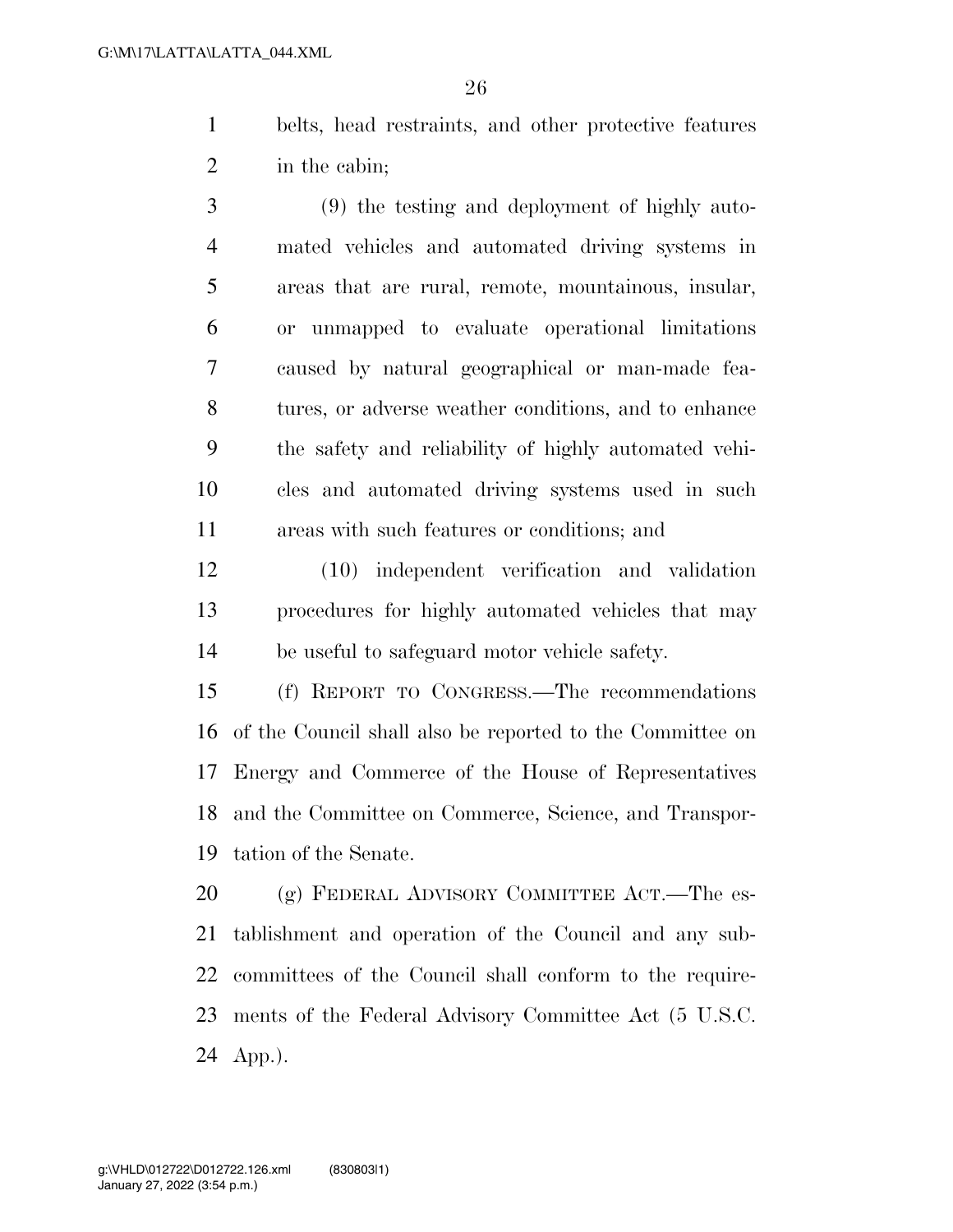(h) TECHNICAL ASSISTANCE.—On request of the Council, the Secretary shall provide such technical assist- ance to the Council as the Secretary determines to be nec-essary to carry out the Council's duties.

 (i) DETAIL OF FEDERAL EMPLOYEES.—On the re- quest of the Council, the Secretary may detail, with or without reimbursement, any of the personnel of the De- partment of Transportation to the Council to assist the Council in carrying out its duties. Any detail shall not in- terrupt or otherwise affect the civil service status or privi-leges of the Federal employee.

 (j) PAYMENT AND EXPENSES.—Members of the Council shall serve without pay, except travel and per diem will be paid each member for meetings called by the Sec-retary.

 (k) TERMINATION.—The Council and any sub- committees of the Council shall terminate 6 years after the date of enactment of this Act.

#### **SEC. 20230. REAR SEAT OCCUPANT ALERT SYSTEM.**

 (a) IN GENERAL.—Chapter 301 of subtitle VI of title 49, United States Code, is amended by inserting after sec- tion 30130 (as added by section 5) the following new sec-tion: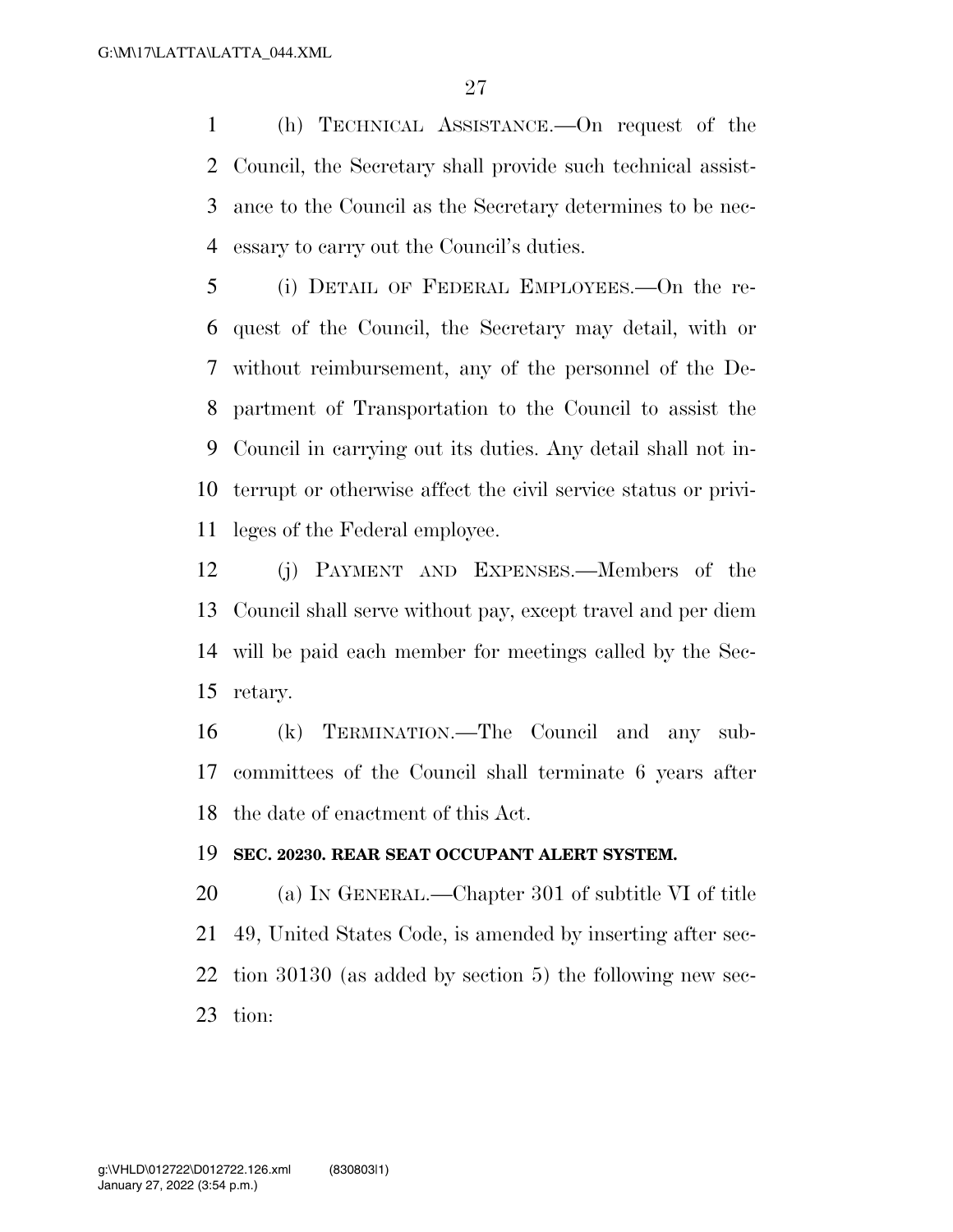### **''§ 30131. Rear seat occupant alert system**

2 "(a) RULEMAKING REQUIRED.—Not later than 2 years after the date of enactment of this section, the Sec- retary shall issue a final rule requiring all new passenger motor vehicles weighing less than 10,000 pounds gross ve- hicle weight to be equipped with an alarm system to alert the operator to check rear designated seating positions after the vehicle motor or engine is deactivated by the op-erator.

 ''(b) PHASE-IN.—The rule issued pursuant to sub- section (a) shall require full compliance with the rule be- ginning on September 1st of the calendar year that begins 2 years after the date on which the final rule is issued. ''(c) DEFINITIONS.—For purposes of this section— ''(1) the term 'passenger motor vehicle' has the meaning given that term in section 32101; and 17 ''(2) the term 'rear designated seating position' means any designated seating position that is rear- ward of the front seat.''. (b) CLERICAL AMENDMENT.—The analysis for chap-ter 301 of subtitle VI of title 49, United States Code, is

 amended by inserting after the item relating to section 30130 (as added by section 5) the following new item:

''30131. Rear seat occupant alert system.''.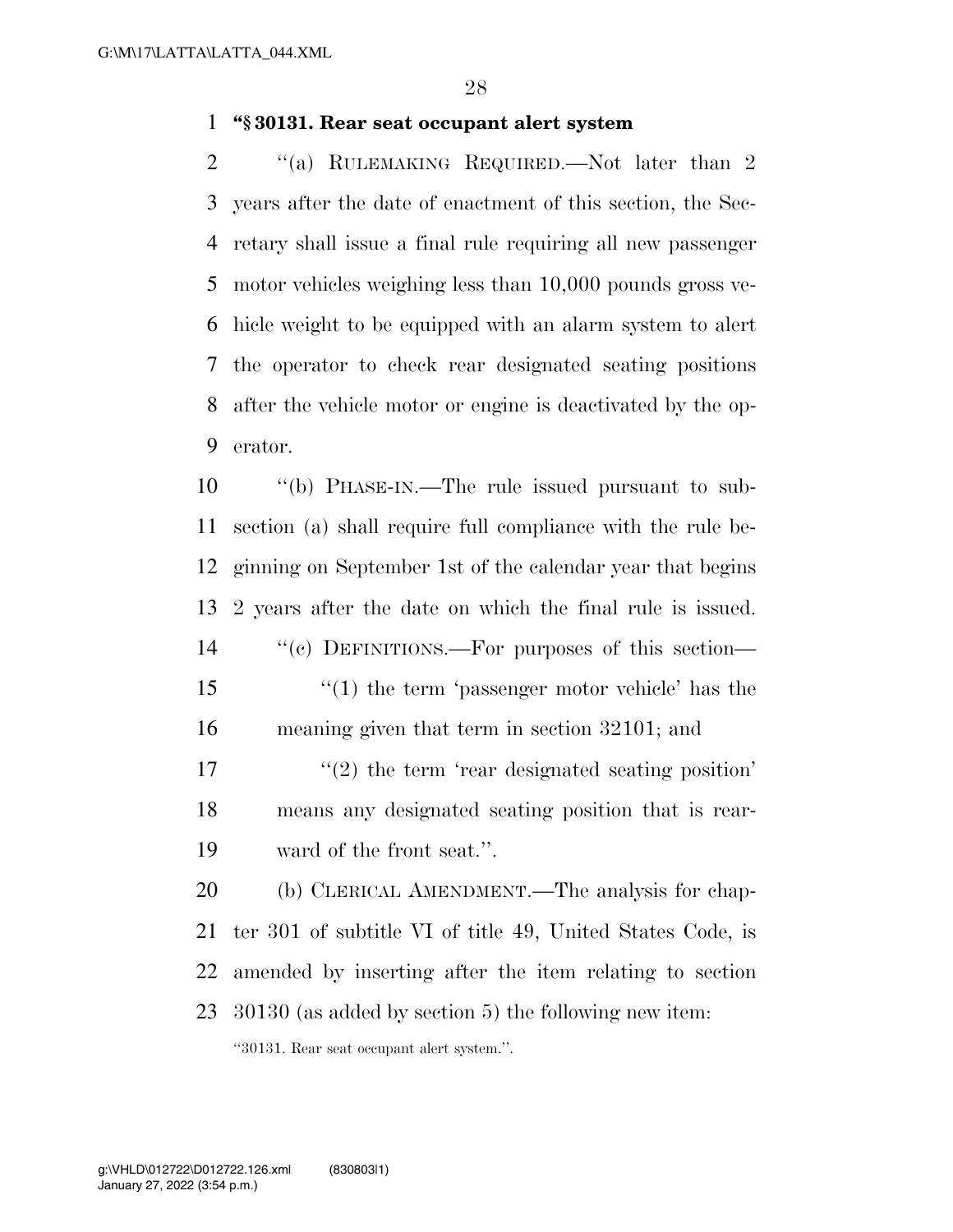### **SEC. 20231. HEADLAMPS.**

 (a) SAFETY RESEARCH INITIATIVE.—Not later than 2 years after the date of enactment of this Act, the Sec- retary of Transportation shall complete research into the development of updated motor vehicle safety standards or performance requirements for motor vehicle headlamps that would improve the performance of headlamps and im-prove overall safety.

(b) RULEMAKING OR REPORT.—

 (1) RULEMAKING.—After the completion of the research required by subsection (a), the Secretary shall initiate a rulemaking proceeding to revise the motor vehicle safety standards regarding headlamps if the Secretary determines that a revision of the standards meets the requirements and consider- ations set forth in subsections (a) and (b) of section 30111 of title 49, United States Code.

 (2) REPORT.—If the Secretary determines that a revision to the standard described in paragraph (1) does not meet the requirements and consider- ations set forth in such subsections, the Secretary shall submit a report describing the reasons for not revising the standard to the Committee on Energy and Commerce of the House of Representatives and the Committee on Commerce, Science, and Trans-portation of the Senate.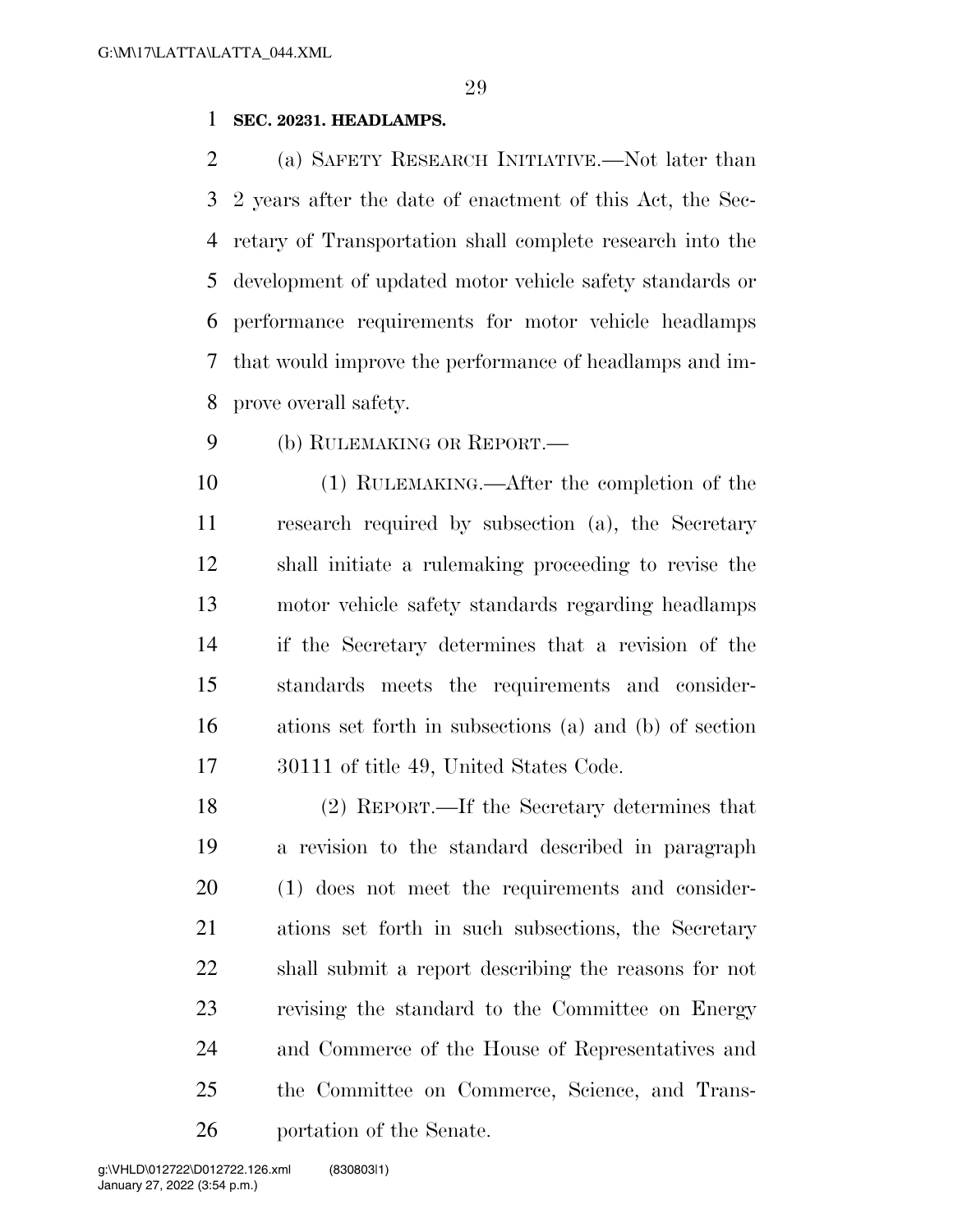### **SEC. 20232. PRIVACY PLAN REQUIRED FOR HIGHLY AUTO-MATED VEHICLES.**

 (a) PRIVACY PLAN.—A manufacturer may not sell, offer for sale, introduce or deliver for introduction in inter- state commerce, or import into the United States, any highly automated vehicle, vehicle that performs partial driving automation, or automated driving system unless the manufacturer has developed a privacy plan that in-cludes the following:

 (1) A written privacy plan with respect to the collection, use, sharing, and storage of information about vehicle owners or occupants collected by a highly automated vehicle, vehicle that performs par- tial driving automation, or automated driving sys-tem. Such policy shall include the following:

 (A) The practices of the manufacturer with respect to the way that information about vehi- cle owners or occupants is collected, used, shared, or stored.

 (B) The practices of the manufacturer with respect to the choices offered to vehicle owners or occupants regarding the collection, use, sharing, and storage of such information.

 (C) The practices of the manufacturer with respect to the data minimization, de-identifica-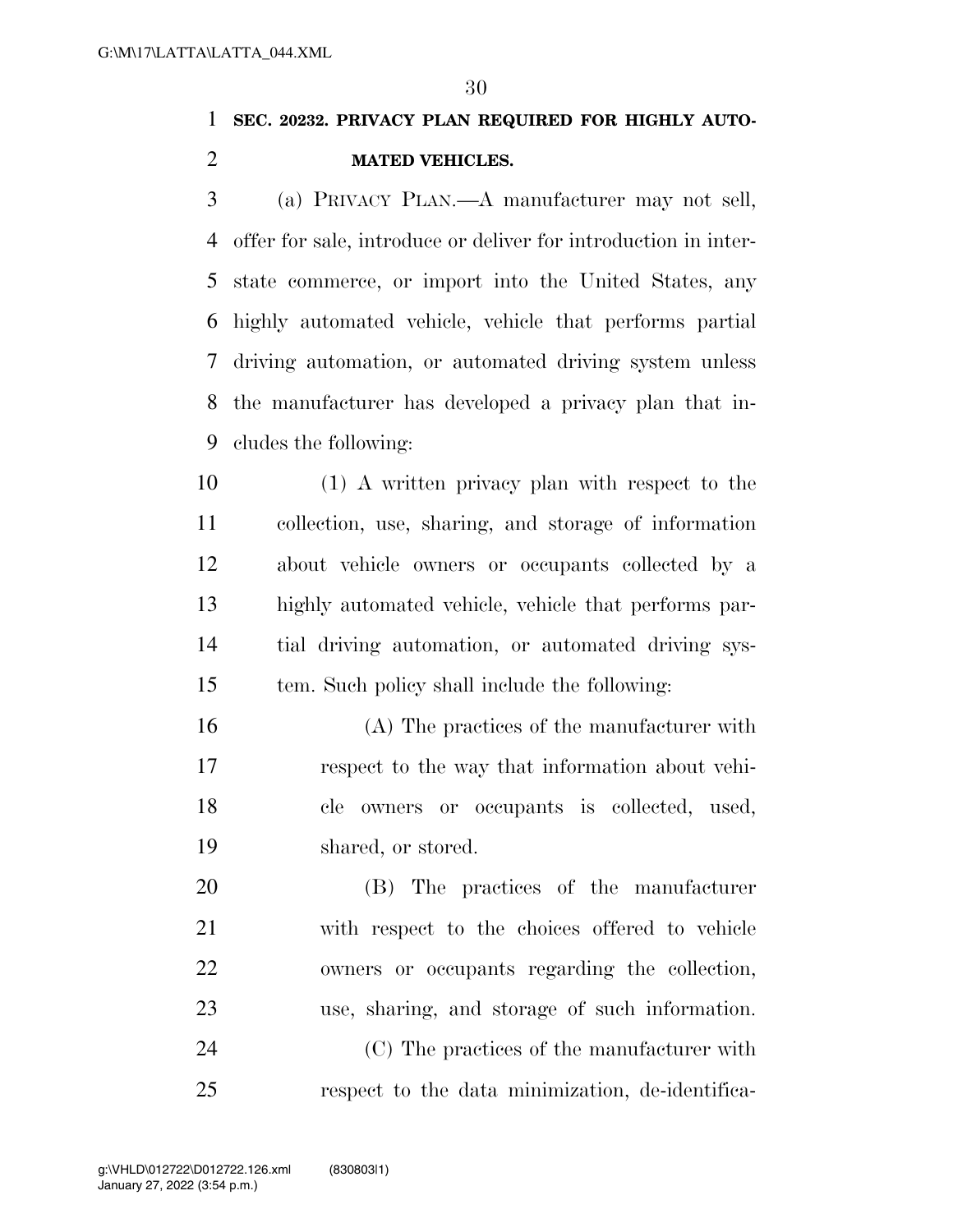tion, and retention of information about vehicle owners or occupants.

 (D) The practices of the manufacturer with respect to extending its privacy plan to the entities it shares such information with.

 (2) A method for providing notice to vehicle owners or occupants about the privacy policy.

 (3) If information about vehicle owners or occu- pants is altered or combined so that the information can no longer reasonably be linked to the highly automated vehicle, vehicle that performs partial driv- ing automation, or automated driving system from which the information is retrieved, the vehicle owner, or occupants, the manufacturer is not required to in- clude the process or practices regarding that infor-mation in the privacy policy.

 (4) If information about an occupant is anonymized or encrypted the manufacturer is not re- quired to include the process or practices regarding that information in the privacy policy.

 (b) STUDY.—The Federal Trade Commission shall conduct a study and submit a report to the Committee on Energy and Commerce of the House of Representatives and the Committee on Commerce, Science, and Transpor-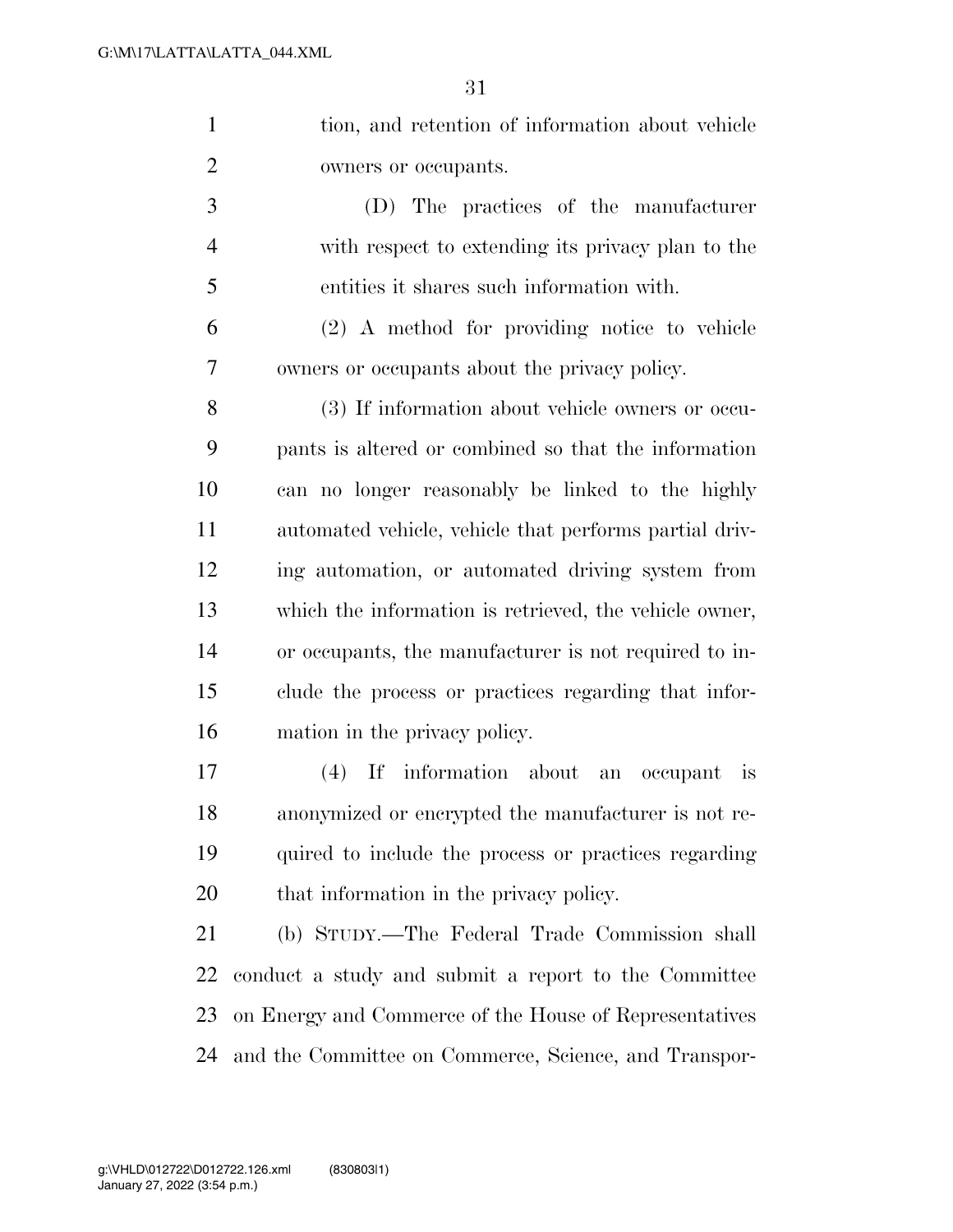tation of the Senate on the highly automated vehicle mar- ketplace, including an examination of the following issues: (1) Which entities in the ecosystem have access to vehicle owner or occupant data. (2) Which entities in the highly automated vehi- cle marketplace have privacy plans. (3) What are the terms and disclosures made in such privacy plans, including regarding the collec- tion, use, sharing, and storage of vehicle owner or occupant data. (4) What disclosures are made to consumers about such privacy plans. (5) What methods are available to enable dele- tion of information about vehicle owners or occu- pants from any data storage system within the vehi- cle (other than a system that is critical to the safety or operation of the vehicle) before the vehicle is sold, leased, or rented, or otherwise occupied by a new owner or occupant. 20 (c) FEDERAL TRADE COMMISSION ENFORCEMENT. A violation of subsection (a) shall be treated as a an unfair or deceptive act or practice within the meaning of section 5(a)(1) of the Federal Trade Commission Act (15 U.S.C.  $45(a)(1)$ . The Federal Trade Commission shall enforce this section in the same manner, by the same means, and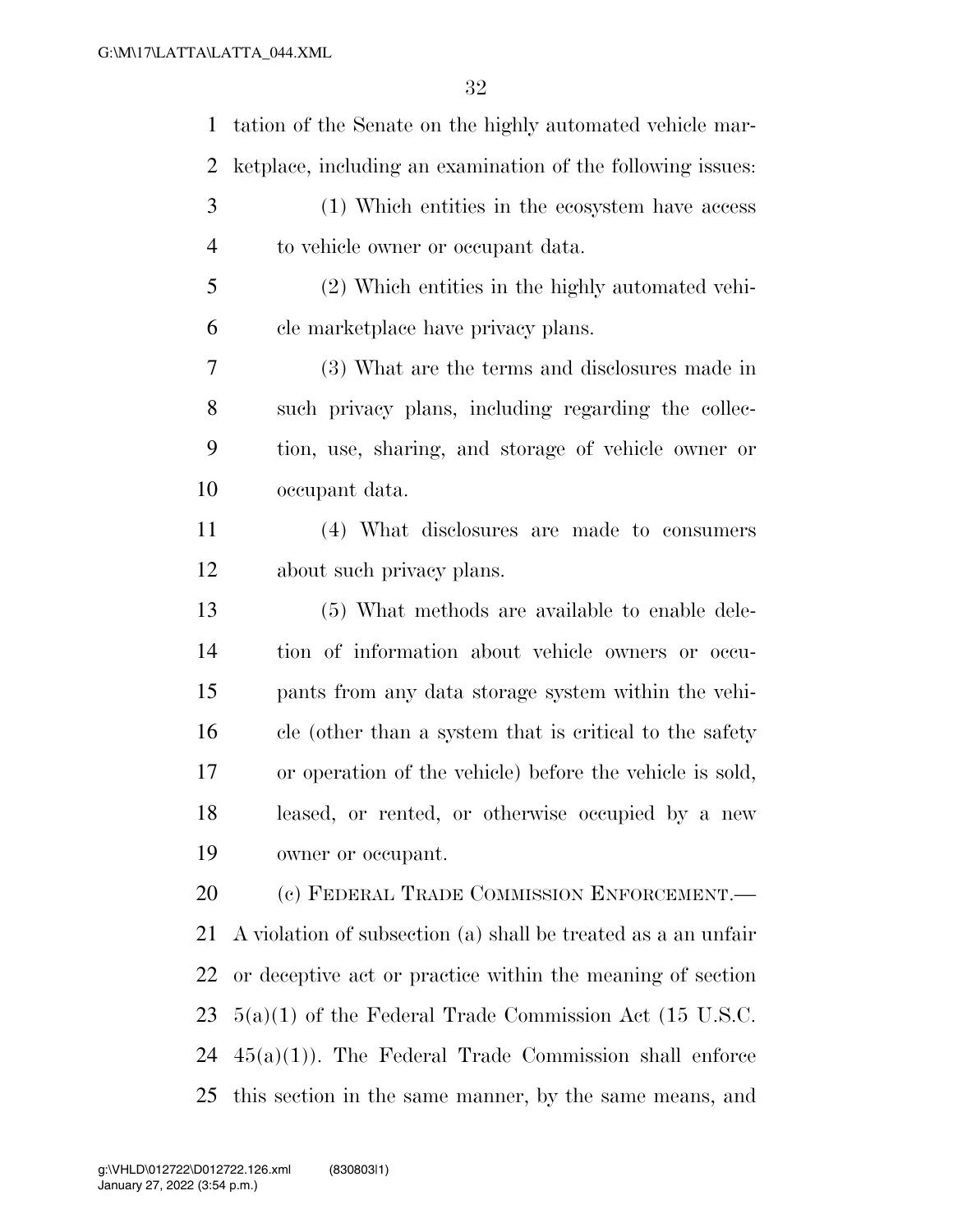with the same jurisdiction, powers, and duties as though all applicable terms and provisions of the Federal Trade Commission Act were incorporated into and made a part of this subtitle.

 (d) EFFECTIVE DATE.—This section shall take effect 180 days after the date of enactment of this section and shall only apply to highly automated vehicles, vehicles that perform partial driving automation, or automated driving systems first introduced after the effective date of this sec-tion.

### **SEC. 20233. DEFINITIONS.**

 (a) AMENDMENTS TO TITLE 49, UNITED STATES CODE.—Section 30102 of title 49, United States Code, is amended—

15 (1) in subsection (a)—

 (A) by redesignating paragraphs (1) 17 through  $(13)$  as paragraphs  $(2)$ ,  $(4)$ ,  $(5)$ ,  $(6)$ , (9), (10), (11), (12), (13), (14), (16), (17), and (18), respectively;

 (B) by inserting before paragraph (2) (as so redesignated) the following:

22 "(1) 'automated driving system' means the hardware and software that are collectively capable of performing the entire dynamic driving task on a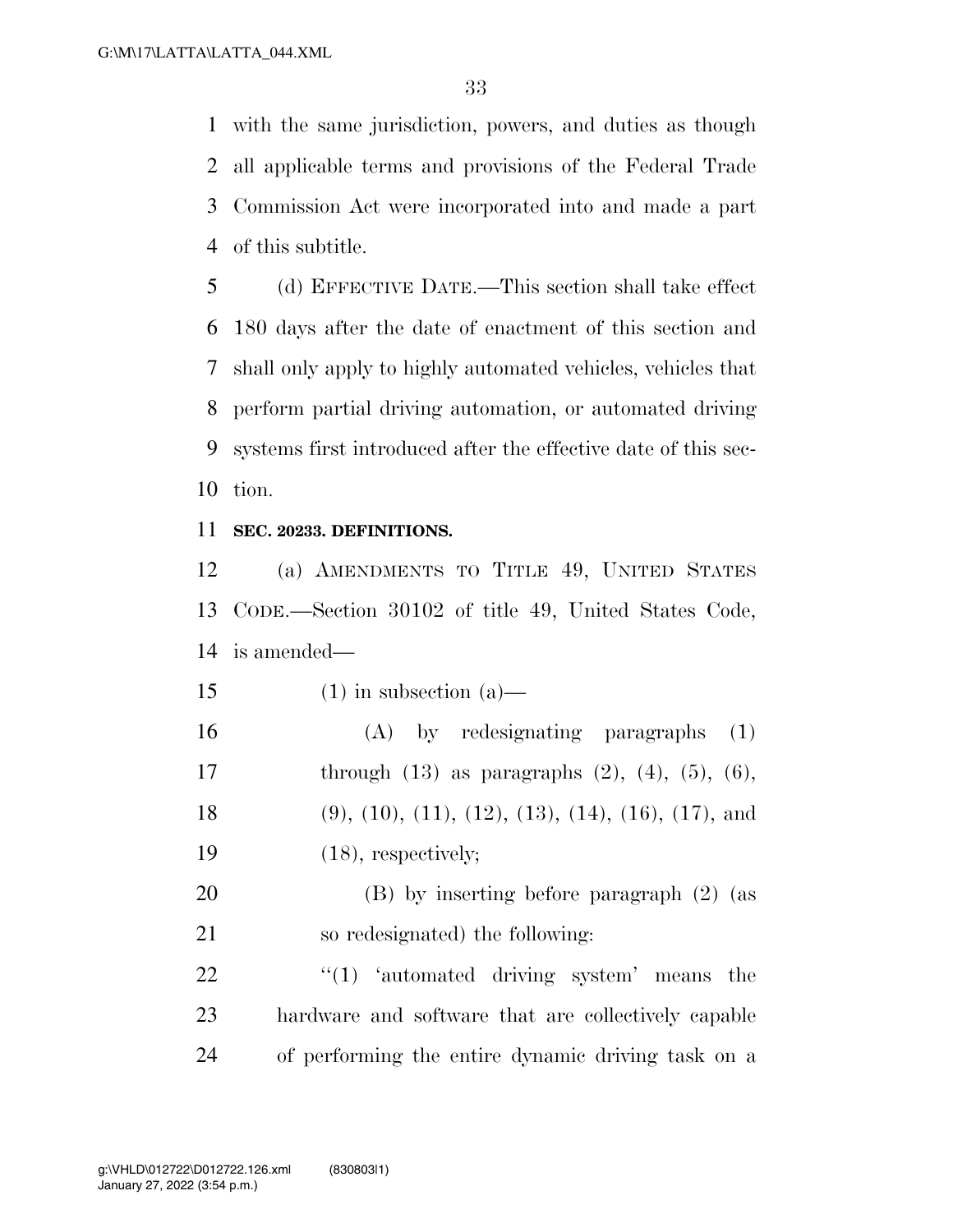| $\mathbf{1}$   | sustained basis, regardless of whether such system is  |
|----------------|--------------------------------------------------------|
| $\overline{2}$ | limited to a specific operational design domain.";     |
| 3              | (C) by inserting before paragraph (3) (as              |
| $\overline{4}$ | so redesignated) the following:                        |
| 5              | "(3) "dedicated highly automated vehicle"              |
| 6              | means a highly automated vehicle designed to be op-    |
| 7              | erated exclusively by a Level 4 or 5 automated driv-   |
| 8              | ing system (as defined by the SAE International        |
| 9              | standard J3016, published on September 30, 2016,       |
| 10             | or subsequently adopted by the Secretary) for all      |
| 11             | trips.".                                               |
| 12             | (D) by inserting after paragraph $(5)$ (as so          |
| 13             | redesignated) the following:                           |
| 14             | "(7) 'dynamic driving task' means all of the           |
| 15             | real time operational and tactical functions required  |
| 16             | to operate a vehicle in on-road traffic, excluding the |
| 17             | strategic functions such as trip scheduling and selec- |
| 18             | tion of destinations and waypoints, and including-     |
| 19             | "(A) lateral vehicle motion control via                |
| 20             | steering;                                              |
| 21             | "(B) longitudinal vehicle motion control               |
| 22             | via acceleration and deceleration;                     |
| 23             | "(C) monitoring the driving environment                |
| 24             | via object and event detection, recognition, clas-     |
| 25             | sification, and response preparation;                  |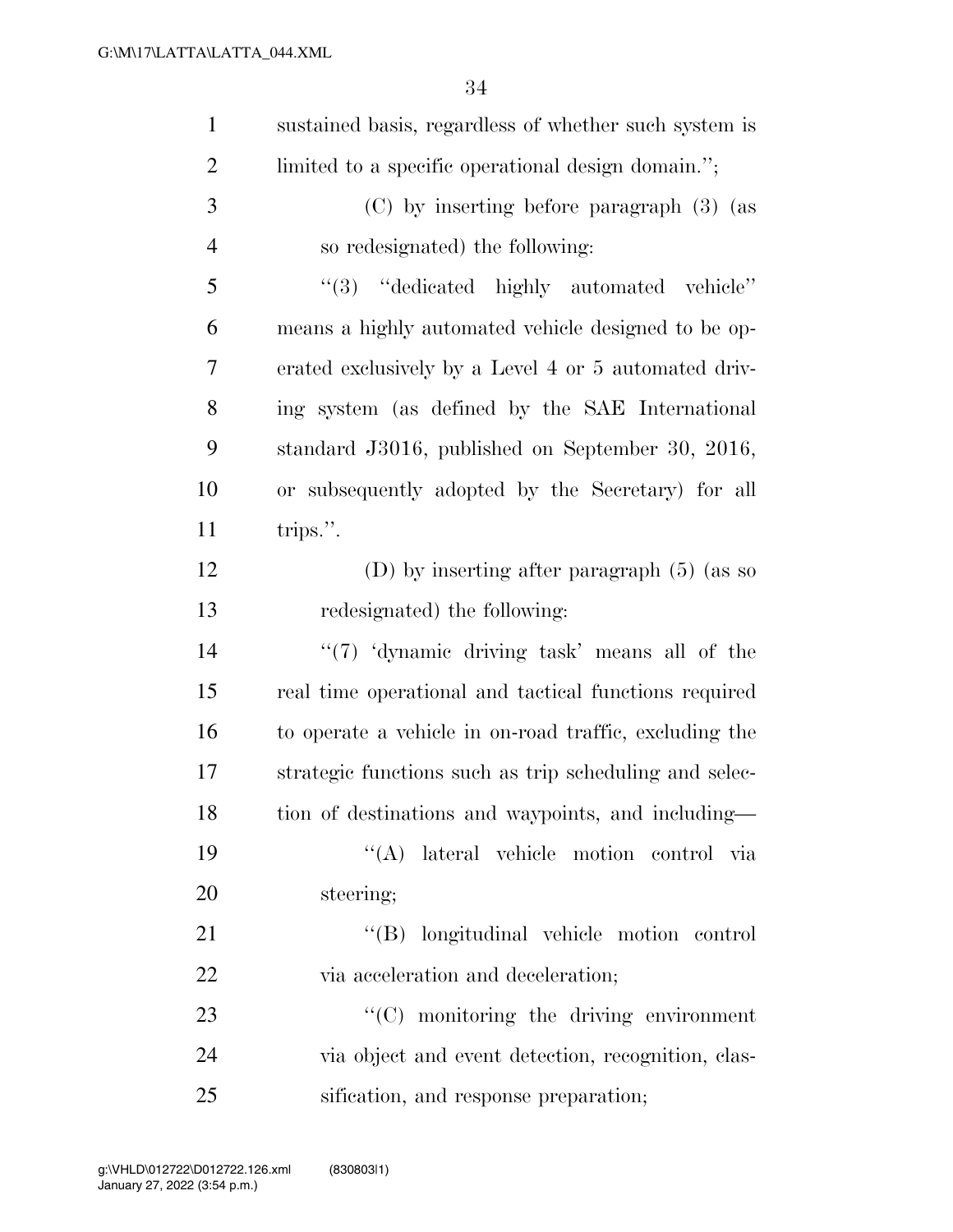| $\mathbf{1}$   | "(D) object and event response execution;                    |
|----------------|--------------------------------------------------------------|
| $\overline{2}$ | $\lq\lq(E)$ maneuver planning; and                           |
| 3              | "(F) enhancing conspicuity via lighting,                     |
| $\overline{4}$ | signaling, and gesturing.                                    |
| 5              | $\lq(8)$ 'highly automated vehicle'—                         |
| 6              | "(A) means a motor vehicle equipped with                     |
| 7              | an automated driving system; and                             |
| 8              | "(B) does not include a commercial motor                     |
| 9              | vehicle (as defined in section $31101$ ).";                  |
| 10             | $(E)$ by inserting after paragraph $(13)$ (as                |
| 11             | so redesignated) the following:                              |
| 12             | $\lq(15)$ 'operational design domain' means the              |
| 13             | specific conditions under which a given driving auto-        |
| 14             | mation system or feature thereof is designed to func-        |
| 15             | tion."; and                                                  |
| 16             | $(F)$ by adding at the end the following:                    |
| 17             | $\lq(19)$ 'vehicle that performs partial driving au-         |
| 18             | tomation' does not include a commercial motor vehi-          |
| 19             | cle (as defined in section $31101$ )."; and                  |
| <b>20</b>      | $(2)$ by adding at the end the following:                    |
| 21             | "(c) REVISIONS TO CERTAIN DEFINITIONS.—                      |
| 22             | $\lq(1)$ If SAE International (or its successor or-          |
| 23             | ganization) revises the definition of any of the terms       |
| 24             | defined in paragraph $(1)$ , $(6)$ , or $(14)$ of subsection |
| 25             | (a) in Recommended Practice Report J3016, it shall           |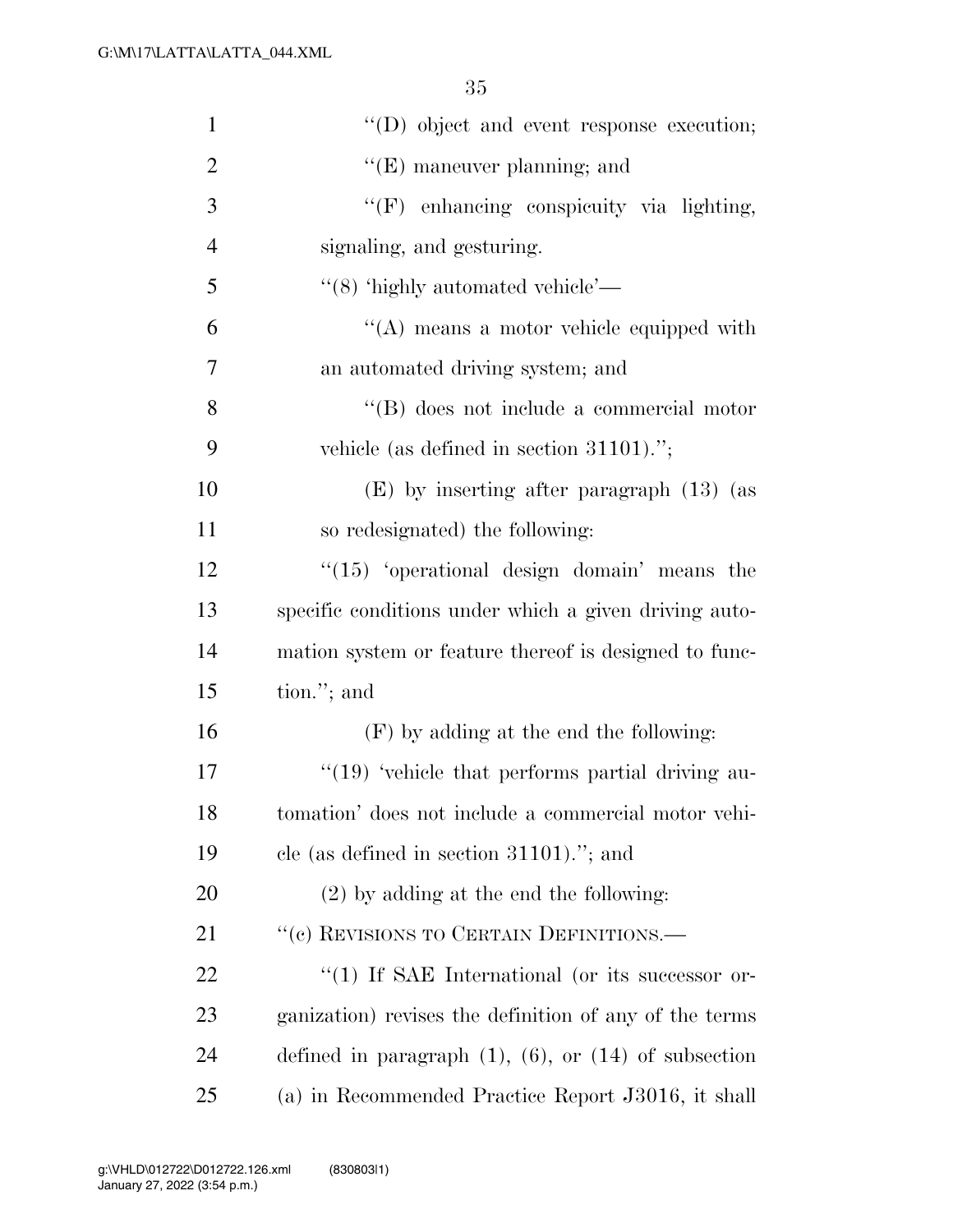notify the Secretary of the revision. The Secretary shall publish a notice in the Federal Register to in- form the public of the new definition unless, within 90 days after receiving notice of the new definition and after opening a period for public comment on the new definition, the Secretary notifies SAE Inter- national (or its successor organization) that the Sec- retary has determined that the new definition does not meet the need for motor vehicle safety, or is oth- erwise inconsistent with the purposes of this chapter. If the Secretary so notifies SAE International (or its successor organization), the existing definition in subsection (a) shall remain in effect.

 ''(2) If the Secretary does not reject a defini- tion revised by SAE International (or its successor organization) as described in paragraph (1), the Sec- retary shall promptly make any conforming amend- ments to the regulations and standards of the Sec- retary that are necessary. The revised definition shall apply for purposes of this chapter. The require- ments of section 553 of title 5 shall not apply to the making of any such conforming amendments.

23  $\frac{1}{2}$  (3) Pursuant to section 553 of title 5, the Sec- retary may update any of the definitions in para-25 graph (1), (6), or (14) of subsection (a) if the Sec